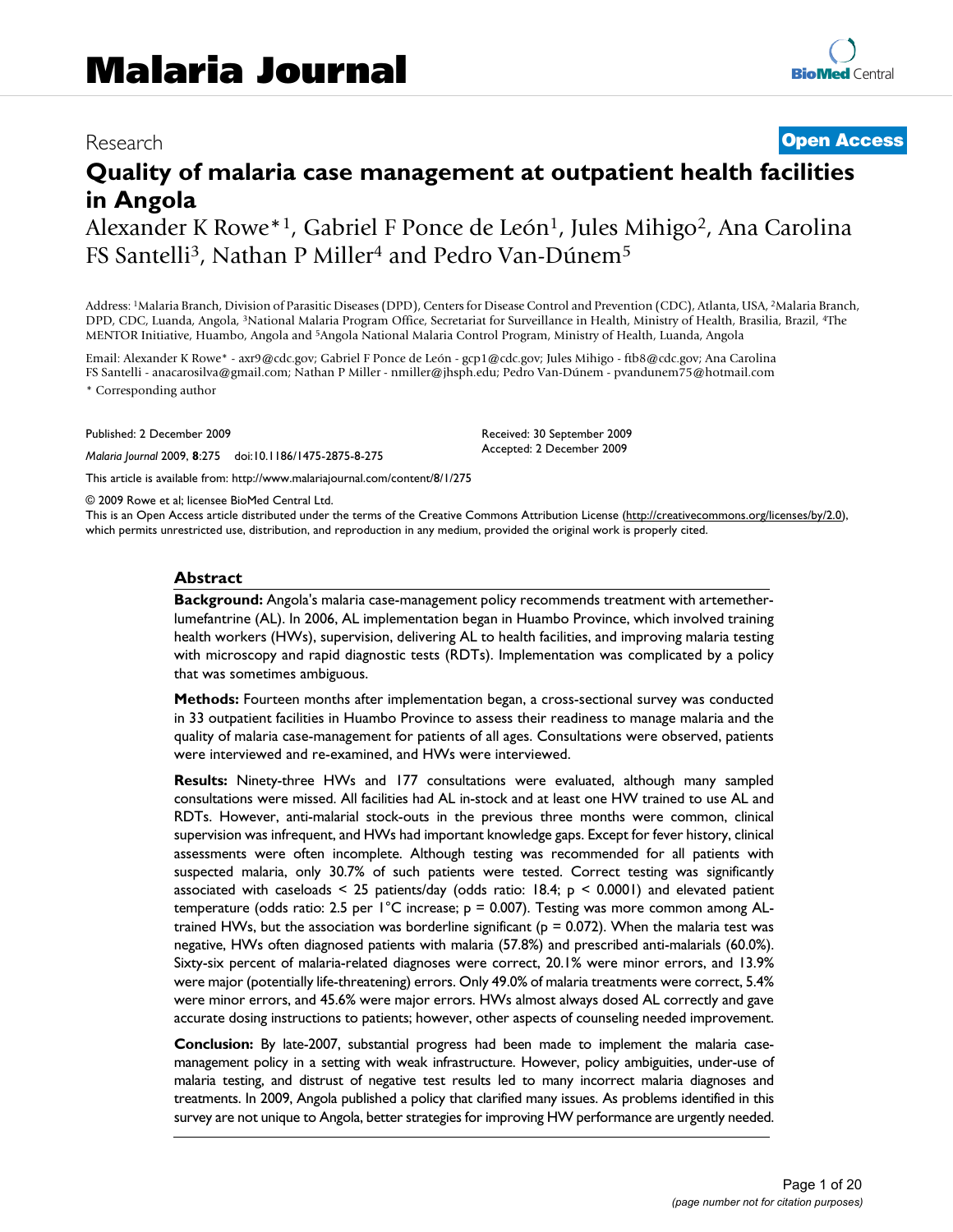### **Background**

Malaria is a major cause of morbidity and mortality in sub-Saharan Africa, and prompt treatment with an effective anti-malarial is a pillar of malaria control. For decades, as most health facilities in Africa did not perform diagnostic testing, uncomplicated malaria was typically managed with a syndromic approach in which all patients with febrile illness were treated with chloroquine. Since 2000, in the face of increasing resistance to chloroquine and other commonly-used anti-malarials, 45 African countries changed their case-management policies to recommend artemisinin-based combination therapy (ACT) as the first-line treatment for uncomplicated malaria [1,2]. To reduce unnecessary ACT use, malaria diagnostic testing with microscopy or rapid diagnostic tests (RDTs) is often recommended.

Despite substantial investments by donors, African governments, and other partners to support these new diagnostic and treatment policies, remarkably little is known about how well the policies have been implemented. Published studies of health worker adherence to ACT policies have only been done in three low-income countries (Kenya, Uganda, and Zambia) [3-9]; and use of testing was evaluated in only two (Kenya and Zambia) [5-7]. Results from these studies are concerning. The proportion of patients needing ACT who received it was often low (range: 26-64%), as was the proportion of patients needing testing who were tested (range: 27-56%). Notably, one study from an upper-middle income country (South Africa, where malaria transmission is very limited and health facilities in malaria endemic areas are staffed with personnel from the malaria control programme to perform testing) [1] found that all patients with a febrile illness were tested and all test-positive patients were treated with anti-malarials.

Although malaria transmission, malaria control programs, and levels of socioeconomic development vary widely across Africa, evaluations of real-world implementation of ACT in specific settings can reveal programmatic strengths, weaknesses, and lessons that might benefit other parts of the continent. This report presents such an evaluation in Huambo Province, Angola, where the scaleup of ACT and diagnostic testing was supported by the U.S. President's Malaria Initiative [10]. First, a narrative is provided that describes how the ACT policy was implemented. Second, a survey is presented that assessed health facility and health worker readiness to manage malaria cases and the quality of malaria case management.

#### *ACT implementation*

Angola's ACT policy was adopted in 2004, although as early as 2003 ACT had been supplied and short trainings conducted in some health facilities in Huambo. In February 2006, the National Malaria Control Programme (NMCP) began disseminating the policy with a five-day training course for 20 trainers from across Angola, including one from Huambo. While many trainings were held over the next several years, it is notable that the ACT policy document was only finalized in 2008 and published in 2009 [11]. Furthermore, in 2007 (when the survey described in this report was being planned), the draft policy document was somewhat ambiguous on malaria diagnosis [12]. The document defined a malaria case as anyone with fever and a positive test for *Plasmodium*. It then had a "clinical case" section that listed signs and symptoms of uncomplicated malaria without further explanation. The document stated that malaria cannot be ruled out in patients with a negative test and no other cause of fever and that the World Health Organization (WHO) recommends that malaria can be diagnosed among children < 5 years old (under-5s) based on clinical findings without laboratory testing. While these statements provided general guidance on diagnosing malaria, they left some questions. For example: 1) should under-5s with fever be tested?; 2) how should non-fever signs and symptoms be used to decide which patients should be tested?; and 3) in patients with fever and a negative test, which non-malaria causes of fever should be ruled out before treating with an anti-malarial? (Note that the recently published policy clarifies many of these issues- see details below [11].)

In Huambo Province, the recommended ACT was artemether-lumefantrine (AL). In 2007, in response to the ambiguous policy, local malaria control staff developed training materials that were based on the draft NMCP policy document, as well as WHO guidelines when the NMCP policy was unclear. However, local staff did not want to be seen as making their own policy. Therefore, although the training materials provided some additional precision on what health workers should do during consultations, they were still not a comprehensive case-management guideline. From August-September 2006, the training materials were used in 3-day courses for health workers from 16 health facilities. From January-November 2007, 570 staff throughout the province were trained. Courses typically lasted three days, involved clinicians, pharmacists and laboratory technicians, and included instruction on RDT use. Participants were expected to share the information with others in their facilities (i.e., informal, cascade training), although there was a multiyear plan to train additional health workers with the formal three-day course. A multi-year plan was needed because the public sector employs unusually large numbers of health workers (after Angola's civil war, many nurses from the opposition faction were integrated into the health system). Scale-up activities were conducted with substantial external assistance, including staff from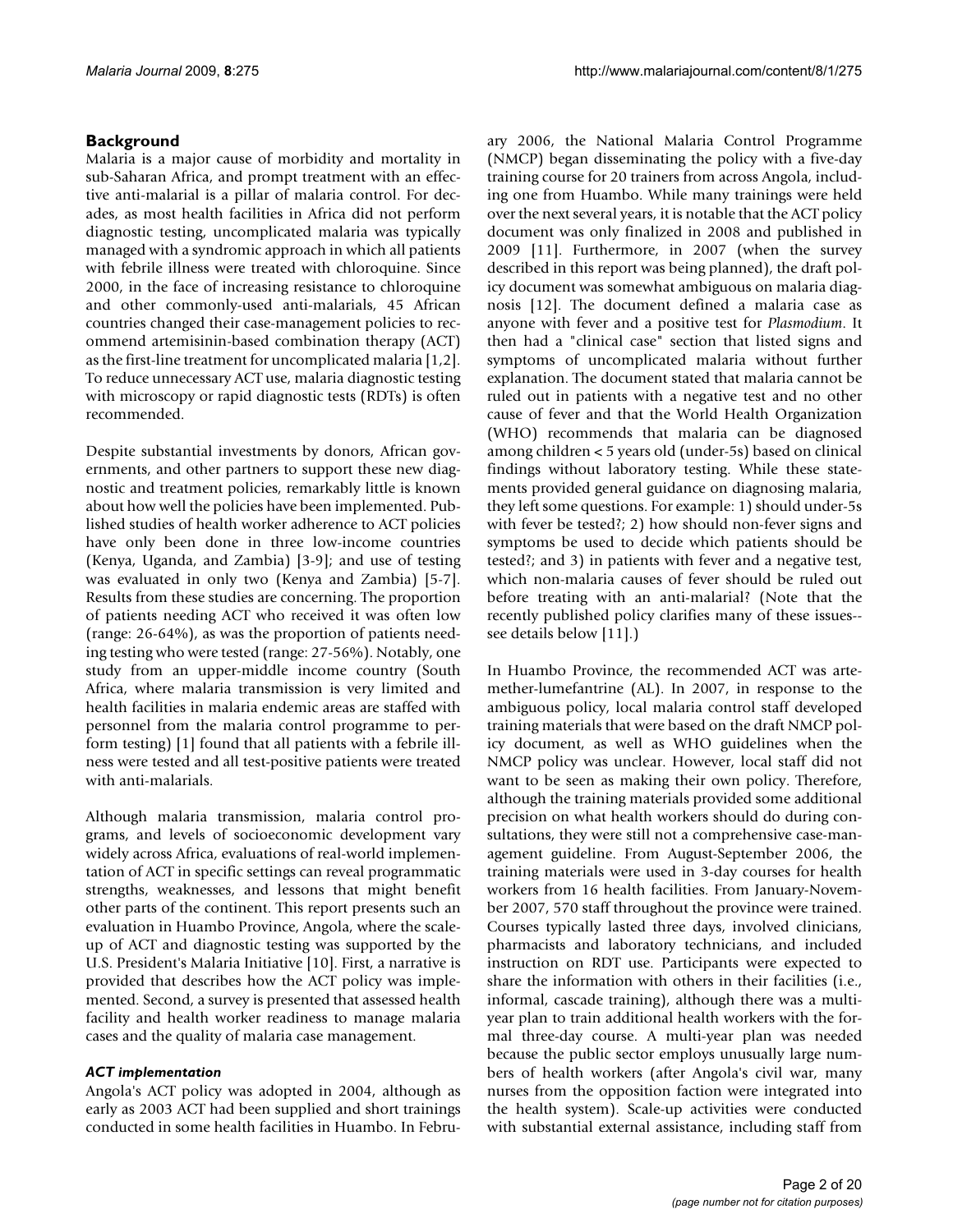the NMCP, WHO, The MENTOR Initiative (a non-governmental organization [13]), the U.S. Agency for International Development, and the U.S. Centers for Disease Control and Prevention.

In September 2007 (a time when the availability of malaria testing was still quite limited in Angola), the NMCP Director modified the ACT policy to be in line with WHO guidelines [14]: under-5s with suspected malaria in areas with moderate or high transmission did not need testing and could be presumptively treated for malaria. The change was announced during a meeting, but not incorporated into a published policy until 2009 [10]. Interestingly, one year after the September 2007 announcement, partners sometimes still had different understandings of what presumptive treatment meant (treat all under-5s with suspected malaria versus only treat if no other cause of fever was found). The recently published policy specifies that under-5s with a febrile illness from areas with moderate or high malaria transmission should be treated for malaria without testing [11]. Other issues clarified by the published policy include the definition of a confirmed malaria case, how patients should be managed if malaria testing is not available, and the possibility that patients with cerebral malaria can have a negative test.

AL and RDTs were usually first supplied with the trainings. Subsequently, the pharmaceutical management plan called for monthly deliveries to health facilities. In practice, the time period varied. For several months before the survey described in this report, commodities were not supplied because of transportation difficulties from the central warehouse in Luanda, Angola's capital. However, commodities were delivered shortly before the survey.

Regarding other ACT implementation activities before the survey, AL-related supervision and microscopy training were just beginning. Regarding user fees, the policy calls for free ACT and RDT testing at public facilities.

# **Methods**

#### *Study setting*

Huambo Province, in the highlands of central Angola, has meso-endemic, stable malaria transmission [15]. Transmission peaks from November-April, with *Plasmodium falciparum* causing > 90% of infections. The population (2.3 million) is impoverished, and agriculture is a primary source of economic activity [16]. About half (45%) live in rural areas; and there is one urban center, the city of Huambo. During Angola's long civil war (1975-2002), Huambo was particularly hard hit. Much of the health infrastructure was left severely damaged or destroyed, and many land mines remain.

#### *Study design and inclusion criteria*

We conducted a cross-sectional cluster survey from October-November, 2007. A cluster was defined as all patient consultations performed in an eligible health facility during regular working hours (Monday-Friday, 8 am-3 pm) during the survey period. Facilities were eligible if they were a public or private facility in Huambo Province that provided outpatient care and where the ACT policy had been implemented (i.e., at least one health worker trained on the policy and ACT delivered anytime in the past). Fifty-seven eligible facilities were identified (eight hospitals, 48 health centers, and one health post); all were government-run. Health workers were eligible if they performed outpatient consultations with sick patients at an eligible facility. Inclusion criteria for outpatient consultations were any initial consultation for patients seeking care for any illness at eligible facilities during regular working hours. Initial consultation meant the patient's first visit to the facility for the current illness.

#### *Sample size and sampling*

To minimize costs, a sample size of 30 health facilities was chosen, which is the smallest number of clusters that many experts advise for cluster surveys [17]. Assuming 10% of facilities would be permanently closed or inaccessible, the total sample size was 33 facilities. The list was ordered by facility type (hospitals, health centers, and health posts) and municipality (i.e., district), and 33 facilities were selected with systematic sampling. Systematic sampling was used to choose dates for each facility visit.

Survey teams attempted to include all initial consultations using the "follow-the-patient" approach (see below). However, in high-volume clinics, not all consultations could be included. Surveyors reviewed patient registers and averaged patients in the preceding 5 weekdays to estimate daily caseload. Estimated caseload determined the sampling fraction of patients: if  $\langle 21 \rangle$  patients were expected, the sampling fraction was 100% (include all initial consultations); if 22-42 patients were expected, the sampling fraction was 50% (every other initial consultation), etc. If not all consultations could be included, patients were selected with systematic sampling (e.g., select every third patient, with the first chosen randomly).

### *Data collection*

Two teams collected data, each consisting of three surveyors (all medical professionals), a laboratory technician, and a driver. Survey organizers closely supervised data collection. For eight days, surveyors practiced survey procedures in a classroom setting and in health facilities not in the sample. Concordance testing assessed observation skills (with role-playing and videos of consultations) and re-examination skills (with hospitalized patients), and training continued until concordance (i.e., percent agree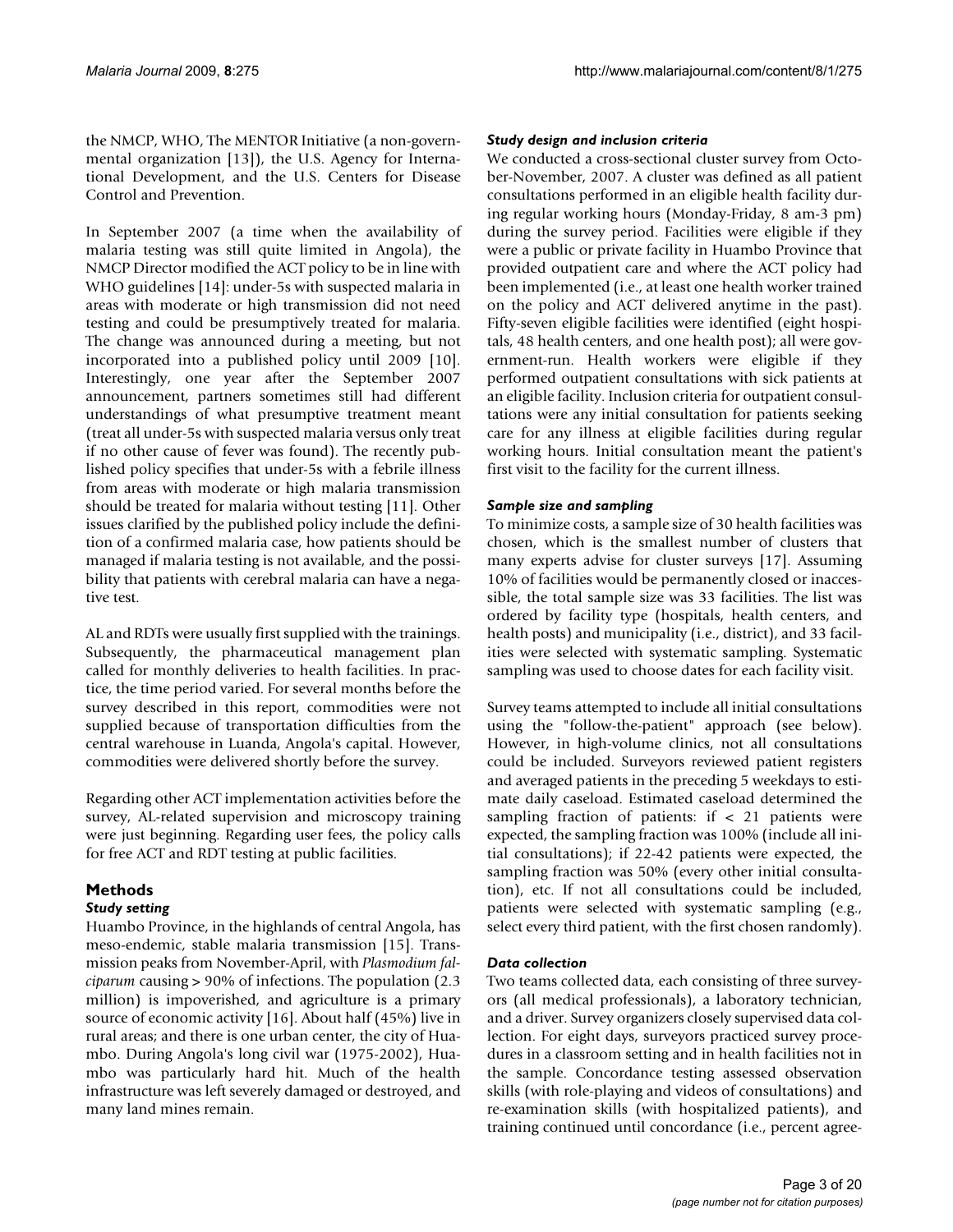ment between surveyors and a gold standard determined by survey organizers) was at least 90%; concordance was typically about 96%.

Data were collected with standardized forms written in Portuguese. Questions for patients were translated into Umbundu, the local language and back-translated to verify accuracy. Interviews were conducted in the language that subjects were most comfortable speaking.

Dates of survey visits were not announced in advance to health facility staff. During visits, surveyors arrived before 8 am. Teams met with facility directors and health workers performing consultations to introduce themselves, describe the visit's purpose, and request verbal consent from health workers.

As ill patients arrived at facilities, drivers identified patients coming for an initial consultation and gave these patients a card with a sequential identification number. The cards were used to sample patients and confirm the total number of initial consultations that day. Surveyors met selected patients and requested verbal consent. Surveyors silently observed consultations with a checklist to record health worker practices. After the consultation, surveyors asked health workers for the patient's diagnoses and prescribed treatments. Surveyors then followed patients through all other parts of the facility visit (e.g., laboratory, pharmacy) and silently recorded malariarelated treatment instructions and counseling messages. When patients were ready to leave the facility, surveyors conducted an interview and focused re-examination in a room out of view of the health facility staff to avoid influencing routine practices. Dispensed medications were recorded. If surveyors identified a patient who had not been adequately treated for malaria or any other serious illness, they provided treatment free of charge.

Non-pregnant patients  $\geq$  5 years old with suspected malaria (defined below) were tested. Survey team laboratory technicians drew several drops of blood by finger stick with a single-use sterile lancet to make a blood smear and perform a RDT (Paracheck®, Orchid Diagnostics, Mumbai, India). Blood smears were air dried in the field; after the survey, they were stained with Giemsa and read by an expert microscopist. The RDT was read in the field after 15-25 minutes to ensure that parasitemic patients were treated with an anti-malarial. The "old" (pre-September 2007) NMCP guidelines recommended testing for all patients with suspected malaria, however the survey did not test under-5s and pregnant women with suspected malaria. The reasons were to minimize unnecessary patient discomfort and the time patients spent with surveyors. Due to a misunderstanding, it was thought the policy stated that these two patient groups should be treated with an anti-malarial regardless of the test result. Therefore, as testing did not seem to affect the treatment, these patients were not tested.

At the end of the visit, surveyors interviewed health workers to obtain information on training, supervision, and knowledge of malaria case management. Surveyors also assessed the facility's equipment and drug stocks.

#### *Definitions*

Defining the standard for assessing the quality of malaria testing, diagnosis, and treatment was challenging because: 1) policy and training materials sometimes lacked precision; 2) the survey protocol did not include testing for all patients who should have been tested; and 3) the NMCP policy changed just before the survey. Therefore, using NMCP guidelines, an analysis algorithm was developed with enough precision to analyze case-management quality in our sample of consultations (Figure 1). The algorithm was based on the "old" pre-September 2007 policy (test all patients with suspected malaria) as implemented in Huambo Province because the "new" policy (announced in September 2007, which recommended presumptive treatment for under-5s) was just starting in Huambo--only three health workers had been trained in the new policy, and they only saw four patients in the analysis. The algorithm incorporated case-management principles actually conveyed to health workers during training and provided disease classifications for the somewhat ambiguous instances in which patients that should have been tested were not and vice-versa.

The analysis algorithm was used to make a "gold standard" determination of the patient's diagnosis and treatment. Case-management quality was assessed by comparing the observed health worker's diagnosis and treatment with the gold standard. The analysis algorithm did not use survey laboratory results; instead, it used information that should have been available to health workers (e.g., results of microscopy and RDTs ordered by health workers). This approach is best for evaluating adherence to a guideline, as it prevents classifying health worker practices as erroneous if laboratory results from the health facility did not match survey laboratory results. Survey laboratory results were used in separate analyses. The analysis algorithm used clinical signs and symptoms from patient interviews and re-examinations performed by surveyors.

As per the Huambo training materials, suspected malaria was defined as either fever (by history or measured axillary temperature  $> 37.5^{\circ}$ C) or at least three of the following: headache, joint pain, chills, sweating, anaemia, cough (for children only), anorexia, fatigue, vomiting, or diarrhoea. Uncomplicated malaria was defined as malaria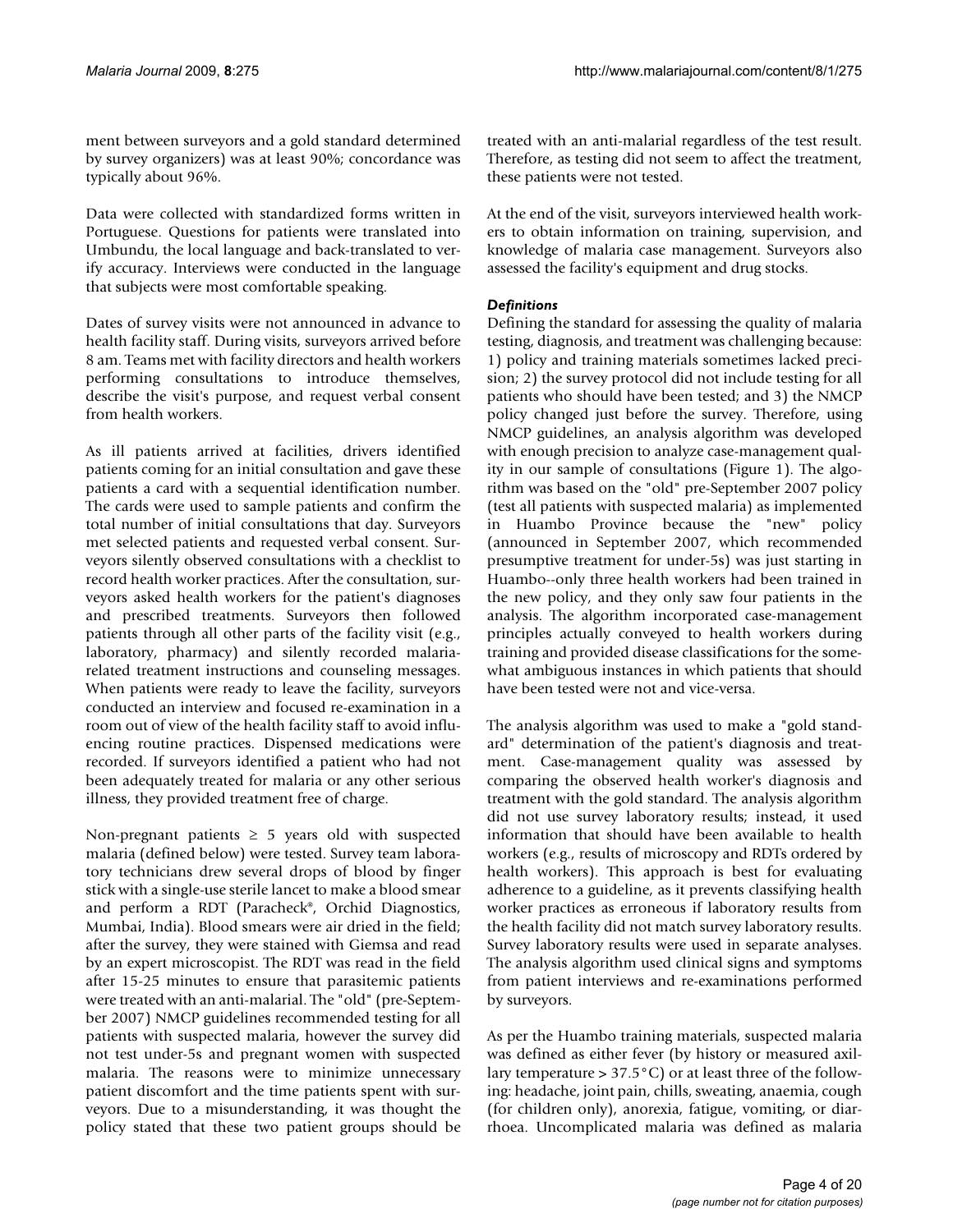

Algorithm used to analyse the quality of mala mbo Province, Angola **Figure 1** ria diagnosis and treatment, as it was applied in outpatient health facilities, Hua-**Algorithm used to analyse the quality of malaria diagnosis and treatment, as it was applied in outpatient health facilities, Huambo Province, Angola**. a Defined as either fever (history of fever or axillary temperature > 37.5°C), or at least 3 of the following: headache, joint pain, chills, sweating, anaemia (palmor pallor), cough (applies to children only), anorexia, fatigue, vomiting, or diarrhoea. <sup>b</sup> Error (health worker's decision did not follow policy documents and training materials). <sup>c</sup> Result not available on the day of the consultation, patient asked to return the next day (this only occurred for 2 patients). <sup>d</sup> This part of the algorithm was not explicitly included in policy documents or training materials; however, the decision could be logically inferred from policy documents or training materials. e Defined as cerebral dysfunction, cerebral malaria, disseminated intravascular coagulopathy, haemoglobinuria, hepatic dysfunction, hyperthermia, pulmonary oedema, renal insufficiency, severe anaemia, or shock. For details, see Figure 2. f Do not treat for malaria now; wait until result is ready and treat only if test is positive. <sup>g</sup> Defined as dysentery, hepatitis, influenza-like illness, measles, otitis, pneumonia, or urinary tract infection. For details, see Figure 2.

(determined by the analysis algorithm) without signs of severe illness (Figure 2), and complicated malaria was defined as malaria with at least one sign of severe illness. Definitions of non-malaria causes of fever used by the algorithm are shown in Figure 2.

Definitions of treatment quality were based on surveyormeasured patient weights and the NMCP's anti-malarial dosing guidelines [12] (Figure 3). Malaria treatment quality was categorized as: 1) recommended (health worker's prescribed treatment exactly matched the analysis algorithm, including drug type, dosage, and treatment duration), 2) adequate (treatments were not recommended, but still considered life-saving), or 3) inadequate (neither recommended nor adequate). These three categories correspond to correct treatment, minor errors, and major errors, respectively [18].

#### *Analysis*

Data were double-entered with SPSS Data Entry version 1.0 (SPSS Inc., Chicago, Illinois) and validated against paper questionnaires. Analyses were conducted with SAS version 9.1 (SAS Institute, Inc., Cary, North Carolina). Weights (for patient-level indicators only) were the product of two components: (1/patient selection probability) × a non-response adjustment (number of eligible patients selected for enrollment [i.e., patients enrolled and included in the analysis + selected patients missed by surveyors + refusals + withdrawals + patients lost to followup]/patients included in the analysis).

Descriptive analyses of patient and health worker-level indicators were performed with the SURVEYFREQ procedure, which uses the Taylor expansion method to account for cluster sampling and unequal analysis weights. Health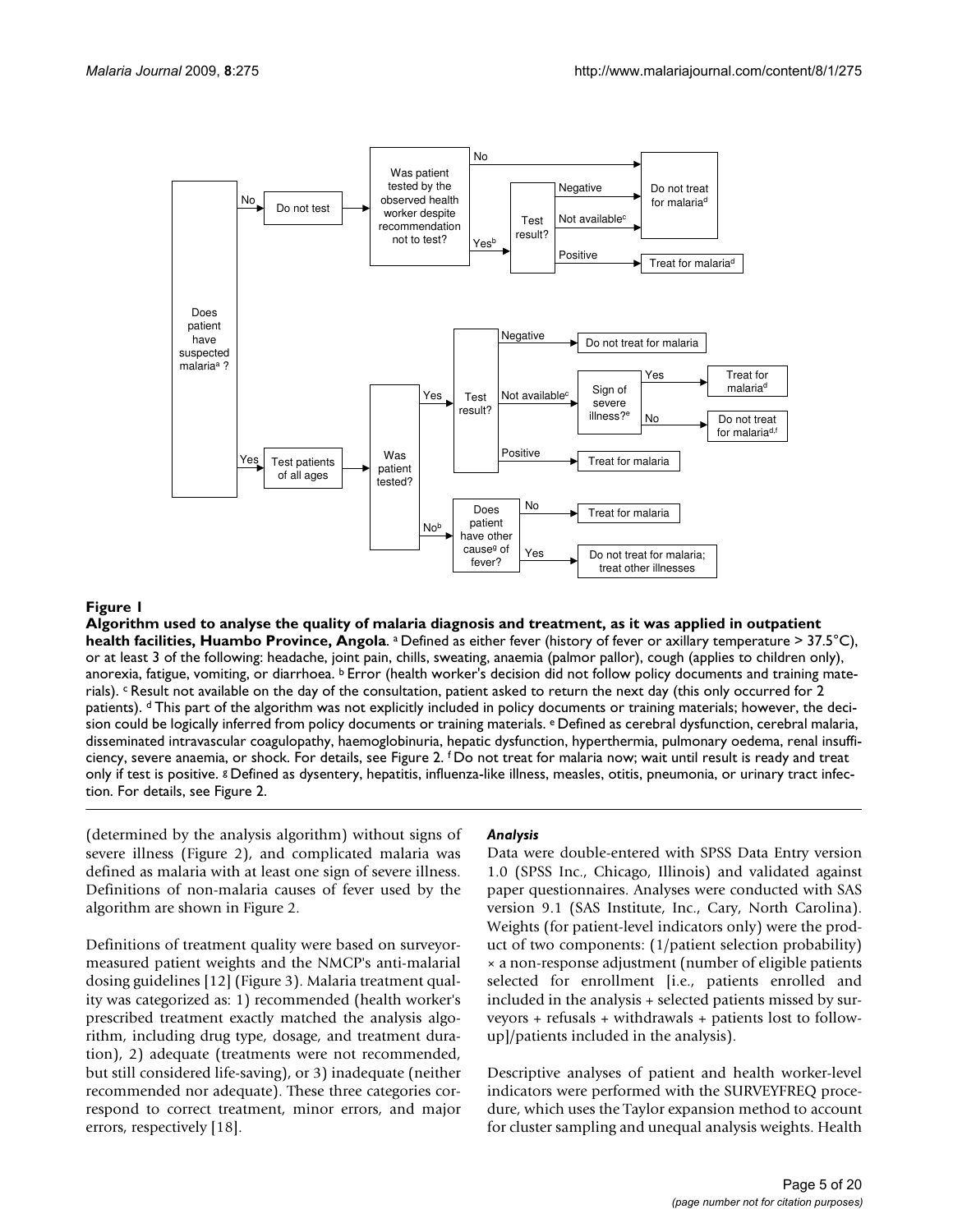*Signs of severe illness in the guidelines and how they were operationalized in the survey*

- 1. "Cerebral dysfunction and cerebral malaria" in the guidelines was defined as: history of convulsions, observed convulsions, lethargy, or unconsciousness.
- 2. "Disseminated intravascular coagulopathy" was defined as: spontaneous bleeding or bruising.
- 3. "Hemoglobinuria" was defined as: dark urine.
- 4. "Hepatic dysfunction" was defined as: jaundice.
- 5. "Hyperthermia" was defined as: temperature >41º C.
- 6. "Pulmonary edema" was defined as: respiratory distress.
- 7. "Renal insufficiency" was defined as: little or no urine.
- 8. "Severe anemia" was defined as: severe palmar pallor.
- 9. "Shock" was defined as: cyanosis, nail bed capillary refill >2 seconds, pulse that is weak and >110 beats/minute, or systolic blood pressure <80 mm Hg (for adults only).

### *Other causes of febrile illness and how they were operationalized in the survey*

- 1. "Dysentery" in the guidelines was defined as: diarrhea and bloody stools.
- 2. "Hepatitis" was defined as: jaundice.
- 3. "Influenza-like illness" was defined as: nasal or sinus congestion.
- 4. "Measles" was defined as: measles rash or Koplic spots.
- 5. "Otitis" was defined as: ear pain.
- 6. "Pneumonia" was defined as: cough and either fast breathing or respiratory distress. Fast breathing was defined as respiratory rates of  $\geq$ 50 breaths/minute for ages <12 months,  $\geq$ 40 breaths/minute for ages 12–59 months,  $\geq$ 30 breaths/minute for ages 5–13 years, and  $\geq$ 20 breaths/minute for ages >13 years.
- 7. "Urinary tract infection" was defined as: difficult or painful urination.

*Note.* The following signs of severe illness in the national policy were excluded in the survey analysis because testing could not be performed in the field (most health facilities also lacked the tests): hyperparasitemia (>100,000 parasites/mm<sup>3</sup>), hypoglycemia, hyponatremia, and metabolic acidosis.

#### **Figure 2 Definitions used in the survey analysis**.

worker indicators were not weighted, as selection probabilities were equal. Patient-level indicators were weighted, unless otherwise noted. As the sample size of health facilities (n = 33) was a relatively large proportion of all facilities in the sampling frame  $(N = 57)$ , confidence intervals (CIs) for health facility-level indicators were adjusted with the finite population correction factor--i.e., for a proportion, *p*, the standard error = {square-root  $[p(1 - p)/n]$ } × {square-root [(N - n)/(N - 1)]}. If *p* = 0% or 100% (and thus the estimated standard error would be zero), CIs were estimated using the exact binomial method.

Logistic regression modeling was performed using the SURVEYLOGISTIC procedure, which also uses the Taylor expansion method to address clustering and weighting. All models were weighted. Variables with a univariate pvalue < 0.15 were included in a multivariate model (the full model). Reduced models were tested by removing variables with a multivariate p-value > 0.10. Variables with a multivariate p-value > 0.10 were not removed if odds ratios of other variables changed by > 20%. To assess confounding by excluded variables (univariate p-value  $\geq$ 0.15), we added them to the reduced model one at a time and retained them if odds ratios of other variables changed by > 20%. Hypothesis testing and CI estimation were done with an alpha of 0.05.

## **Results**

### *Enrollment*

Survey teams visited all 33 sampled health facilities as scheduled. In these facilities, 100 health workers performed outpatient consultations; 93 (93.0%) were interviewed, and seven left before interviews could be administered. No health worker refused to participate. Of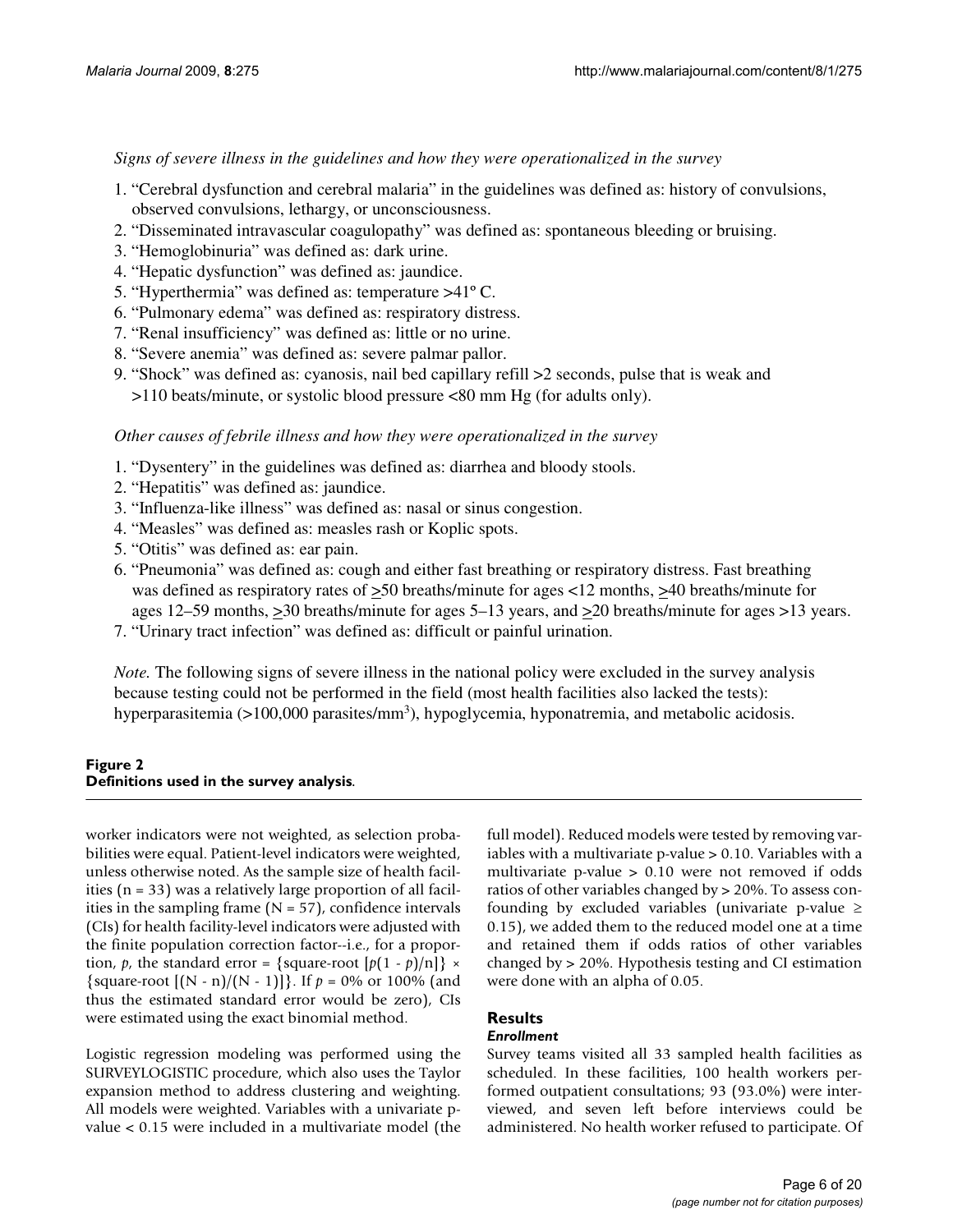- Weight <5 kg: artemether-lumefantrine not recommended
- Weight 5.0–14.9 kg: 1 tablet twice a day for 3 days
- Weight 15.0–24.0 kg: 2 tablets twice a day for 3 days
- Weight 24.1–34.9 kg: 3 tablets twice a day for 3 days
- Weight  $\geq$ 35.0 kg: 4 tablets twice a day for 3 days

*Notes.* Each tablet contained 20 mg of artemether and 120 mg of lumefantrine. These dosage definitions were slightly modified from those in the National Malaria Control Program (NMCP) guidelines because weight categories in the guidelines  $\langle \langle 5 \rangle$  kg, 5–14 kg, 15–24 kg, 24–34 kg, and >35 kg) had gaps and were not mutually exclusive. For example, the dosage was not clear for patients weighing 14.5 kg (in between 2 weight categories) or 24.0 kg (in 2 categories). In practice, difficulty in applying the NMCP guidelines was rare (only 2 patients); in these cases, dosage was considered correct. Also, regarding routine use of the guidelines in the field, the guidelines include a dosage chart based on patient age, which health workers can use to overcome difficulties related to the weight-specific dosage chart.

#### **Figure 3**

#### **Dosage for artemether-lumefantrine used in the survey analysis**.

the 93 workers interviewed, 64 treated at least one included patient; and of the seven workers missed, six treated at least one included patient. Thus, patient-level indicators of case-management quality reflected the practices of 70 health workers (64 interviewed, six missed).

Altogether, 778 patients came for initial consultations; 389 of whom were selected for inclusion. Of these 389 patients, 177 were included, 170 were missed (i.e., no surveyor was available to begin the "follow the patient" procedure), 38 refused, three withdrew after enrollment, and one patient left the facility before completing all survey steps. Although many selected patients were not surveyed (i.e., 170 missed + 38 refusals + three withdrawals + one lost, or 212 patients), most (170/212, or 80.2%) were missed patients. These missed patients were unlikely to have been much different from included patients, as they were essentially missing at random. If missed patients are excluded, the "participation rate" (i.e., the proportion of patients approached for consent who were included) was 80.8% (177 included/ $(177 + 38 \text{ refusals} + \text{three with draw-}$ als  $+$  one lost]).

#### *Health facility characteristics*

Of the 33 facilities, five (15.2%) were hospitals and 28 (84.8%) were health centers. A very large number of health workers (3564) was estimated in the 57 eligible facilities (all health workers assigned to the facilities, including all departments and shifts). A median of five

nurses per facility had AL training. All facilities had at least one nurse trained to use AL and RDTs.

Among the 33 sampled facilities, 1,103 patients sought care on the day of the survey visit: 778 (70.5%) initial consultations and 325 (29.5%) follow-up visits. The median numbers of total and initial consultations/facility/day were 26 (range: 12-119) and 18 (range: 5-77), respectively.

Nearly all facilities had thermometers and scales; but only half had AL algorithms (Table 1). All performed malaria testing. All facilities had AL in stock, and most (72.7%) had all four AL blister packs. However, two-thirds of facilities had AL stock-outs in the preceding three months, and most lacked quinine.

#### *Health worker characteristics*

Among the 93 interviewed health workers, the median age was 36 years (range: 21-70), and 51.6% (48/93) were female. Nearly all (91/93, or 97.8%) were nurses; two (2.2%) were physicians. Nurses had 2-5 years of pre-service medical training. Sixty percent of interviewed health workers had formal AL training, and two-thirds had informal AL training (Table 2). Most formal training courses (89.3%) covered RDT use, training duration was usually three days (range: 1-15), and most (75.0%) occurred in 2007.

Three-quarters of health workers were supervised in the preceding six months (median = 1 visit, range: 0-5), but only one-third reported that supervision included observation and feedback on a consultation. Half of workers reported supervision on AL use; and of these, almost half (20/47, or 42.6%) reported never having received supervision with observation and feedback on a consultation. These results reflected the plan to have AL-related supervision in the first year of AL scale-up focus on pharmaceutical management.

Health worker caseloads (all consultation types combined) ranged from 1-44 patients/day (median = 13), and 16.3% (15/92 [1 missing]) had high caseloads of  $\geq 25$ patients/day. A knowledge assessment revealed that no health worker knew the complete description of which patients should be tested for malaria--even though workers were told they could consult reference or training materials during the interview. However, two-thirds (59/ 90, or 65.6%) of health workers knew fever was a criterion for testing.

Responses to case scenarios of hypothetical patients revealed several patterns. First, in three scenarios describing adults with fever and a negative test (RDT or microscopy), most health workers (72.0-81.7%) seemed to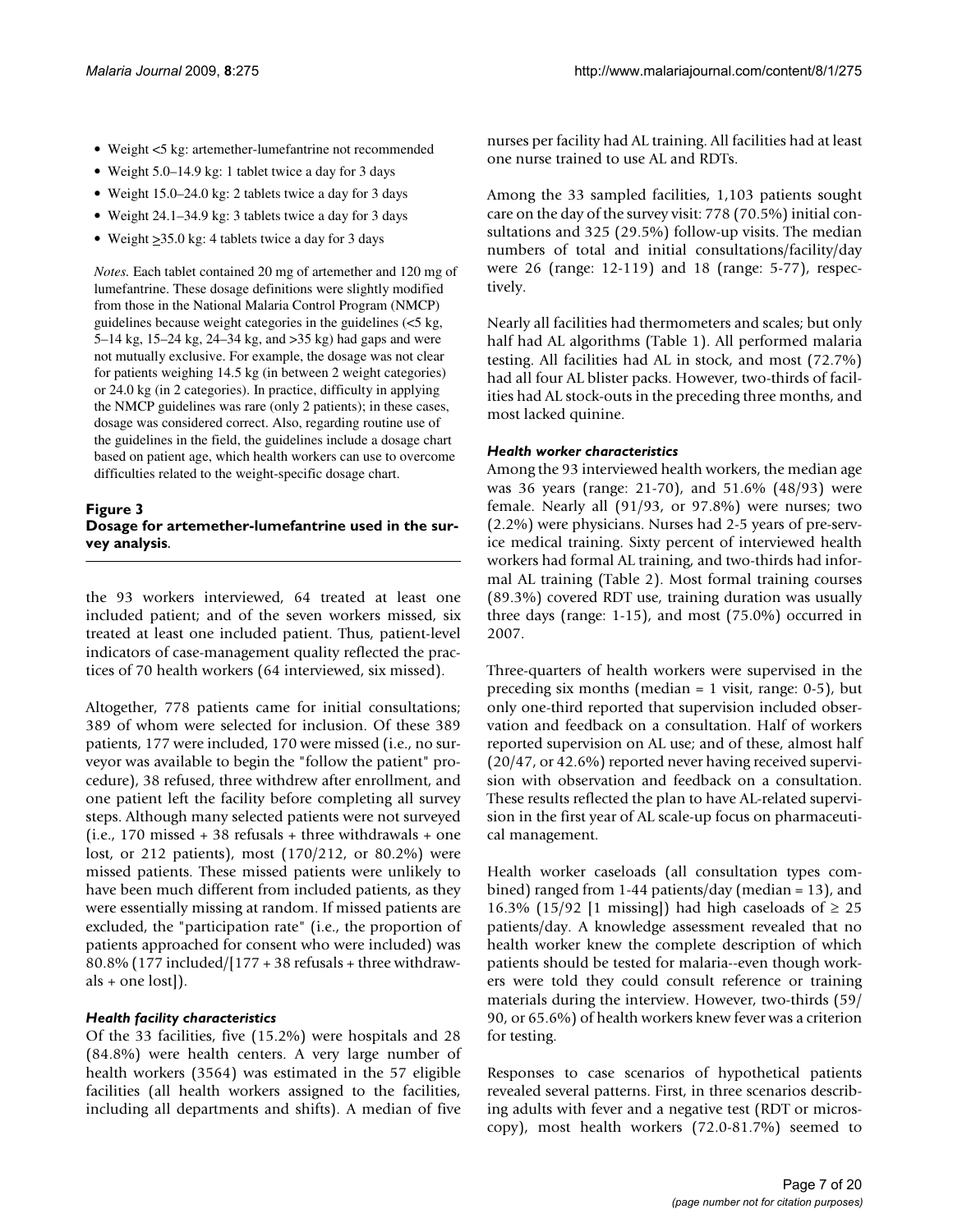ignore the test and gave an incorrect diagnosis of malaria or suspected malaria. For nearly all (96-100%) case scenario patients that health workers diagnosed with malaria or suspected malaria, workers said they would treat with an anti-malarial. Second, in a scenario of an adult with fever, convulsions, and a positive blood smear, only twothirds of workers (63/93, or 67.7%) correctly diagnosed severe malaria; but correctly diagnosed cases were usually (53/63, or 84.1%) treated with an injectable anti-malarial, and nearly all (87/93, or 93.5%) were referred for hospitalization. Third, in three scenarios of patients with symptoms suggestive of malaria, most workers (76.3- 87.1%) correctly responded that they would test the patient. Finally, summarizing knowledge across all seven scenarios, the median percentage of questions correctly answered per health worker was 56.3% (range: 31.3- 87.5%).

#### *Patient characteristics: demographics, consultation attributes, and illnesses*

Patient ages ranged from 0-80 years (median = 8), and 72 (45.0%) were under-5s. Ninety-nine (55.9%) patients were female, and five (2.2%) reported being pregnant. Half (53.9%) of patients were seen by health workers with formal AL training, and 75.3% of patients were seen by workers with any AL training (formal or informal). Only 30.8% of patients sought care on the day of illness onset or the next day.

The chief complaint of half (49.0%) of patients was fever or malaria, and 119 (70.5%) had a febrile illness (fever by history or temperature > 37.5°C). Among these 119 patients, only 69.5% gave a chief complaint of fever or malaria (85.8% for under-5s and 54.9% for patients  $\geq$  5 years old). These results show why health workers must

| Table 1: Availability of equipment, staff, and medicines needed to manage malaria and other febrile illnesses in outpatient health |
|------------------------------------------------------------------------------------------------------------------------------------|
| facilities, Huambo Province, Angola                                                                                                |

| Characteristic                                                            | Health facilities with the characteristic $(N = 33)$ |                   |  |  |
|---------------------------------------------------------------------------|------------------------------------------------------|-------------------|--|--|
|                                                                           | No.                                                  | % (95% CI)        |  |  |
| Thermometer                                                               | 28                                                   | 84.8 (76.8-92.9)  |  |  |
| Functional scale for weighing children                                    | 32                                                   | 97.0 (93.1-100)   |  |  |
| Booklet or chart with AL treatment algorithms for children and adults     | 16                                                   | 48.5 (37.3-59.6)  |  |  |
| Staff trained to perform microscopy                                       | $ 9\rangle$                                          | 57.6 (46.5-68.6)  |  |  |
| Functional microscope, according to the laboratory technician             | 19                                                   | 57.6 (46.5-68.6)  |  |  |
| Staff trained to perform RDTs                                             | 29                                                   | 87.9 (80.6-95.2)  |  |  |
| At least 25 valid (not expired) RDTs in stock                             | 31                                                   | 93.9 (88.6-99.3)  |  |  |
| Malaria testing, by microscopy or RDT <sup>a</sup>                        | 33                                                   | $100(89.4-100)$   |  |  |
| Malaria testing, by both microscopy and RDTsb                             | $\overline{13}$                                      | 39.4 (28.5-50.3)  |  |  |
| Mosquito bed nets for distribution to patients <sup>c</sup>               | 0                                                    | $0(0-10.9)$       |  |  |
| Medicines in stock on the day of the survey visit                         |                                                      |                   |  |  |
| AL blister packs for patients 5-14 kg                                     | 26                                                   | 78.8 (69.7-87.9)  |  |  |
| AL blister packs for patients 15-24 kg                                    | 33                                                   | $100(89.4-100)$   |  |  |
| AL blister packs for patients 25-34 kg                                    | 33                                                   | $100(89.4-100)$   |  |  |
| AL blister packs for patients $\geq$ 35 kg                                | 30                                                   | 90.9 (84.5-97.3)  |  |  |
| All four AL blister packs                                                 | 24                                                   | 72.7 (62.8-82.7)  |  |  |
| Amodiaquine tablets                                                       | 29                                                   | 87.9 (80.6-95.2)  |  |  |
| Quinine tablets                                                           | 12                                                   | $36.4(25.6-47.1)$ |  |  |
| Quinine or quinidine (injectable)                                         | 18                                                   | 54.4 (43.4-65.7)  |  |  |
| Oral antibiotic (amoxicillin, ampicillin, cotrimoxazole, or erythromycin) | 31                                                   | 93.9 (88.6-99.3)  |  |  |
| Iron tablets                                                              | 27                                                   | 81.8 (73.2-90.4)  |  |  |
| Medicines in stock every day for the 3 months before the survey visit     |                                                      |                   |  |  |
| AL blister packs for patients 5-14 kg                                     | 7                                                    | $21.2(12.1-30.3)$ |  |  |
| AL blister packs for patients 15-24 kg                                    | 12                                                   | $36.4(25.6-47.1)$ |  |  |
| AL blister packs for patients 25-34 kg                                    | 12                                                   | 36.4 (25.6-47.1)  |  |  |
| AL blister packs for patients $\geq$ 35 kg                                | $\overline{10}$                                      | 30.3 (20.0-40.6)  |  |  |
| All four AL blister packs                                                 | 4                                                    | $12.1 (4.8-19.4)$ |  |  |

AL = artemether-lumefantrine; CI = confidence interval; RDT = rapid diagnostic test for malaria.

a Malaria testing was considered available if, on the day of the survey visit, the health facility had either: 1) a microscopist and a functional microscope, or 2) staff trained to perform RDTs and at least 25 valid (not expired) RDTs.

b On the day of the survey visit, the health facility had both of the following: 1) a microscopist and a functional microscope, and 2) a staff person trained to perform RDTs and at least 25 valid (not expired) RDTs.

 $c$  N = 32 health facilities, one value missing.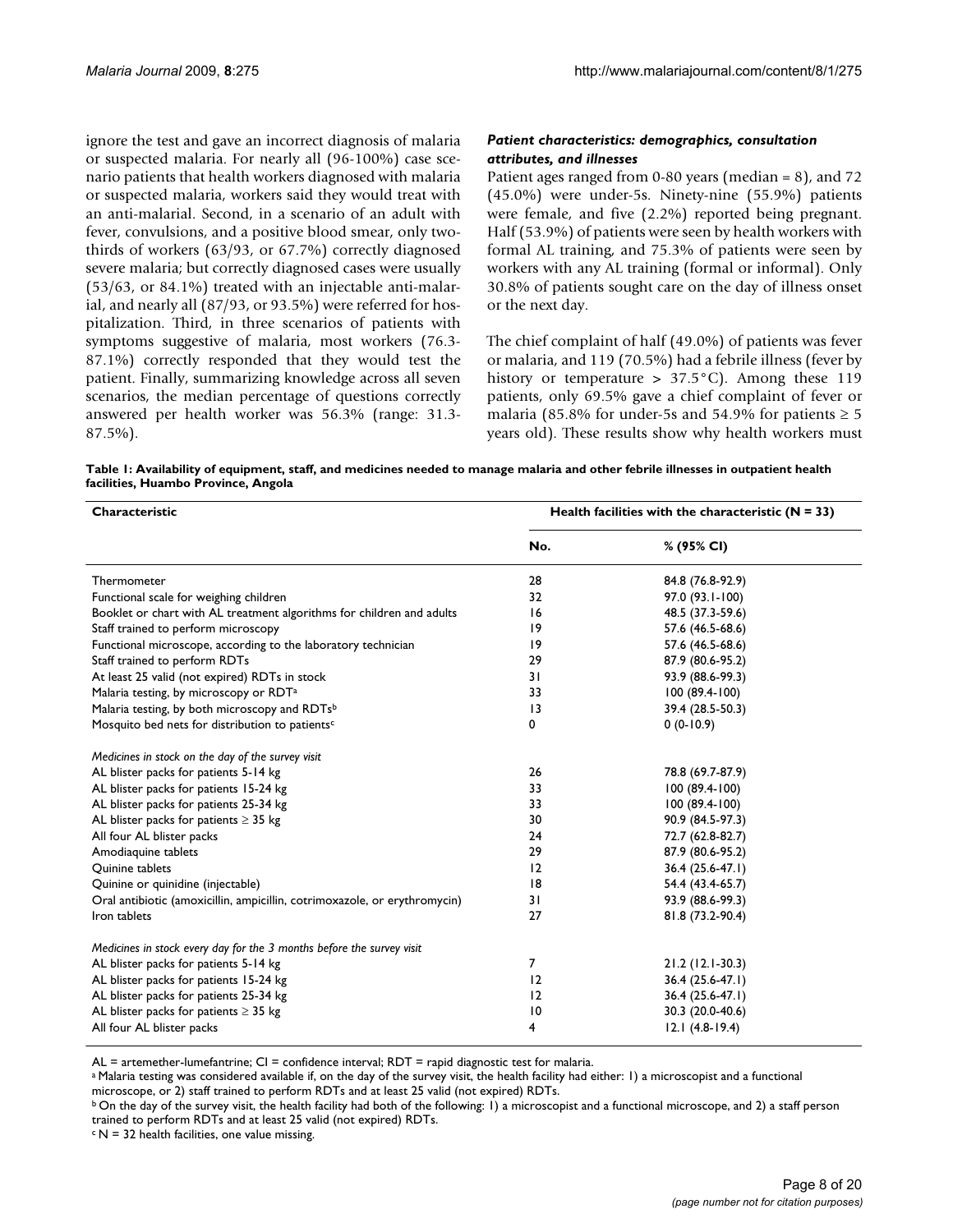ask about fever and measure temperatures for all patients; solely relying on chief complaints could lead to many missed cases of febrile illness.

As defined in Huambo, 136 (77.8%) patients had suspected malaria (fever or three non-fever symptoms), half (48.0%) of whom had signs of a non-malaria illness- most commonly, respiratory infections (Table 3). Of 62 under-5s with suspected malaria, 58 (93.5% [unweighted]) would have been detected by fever history or measured temperature  $> 37.5^{\circ}$ C alone. That is, if suspected malaria had been defined as "fever history or temperature  $> 37.5^{\circ}C$ , the inclusion of "three non-fever symptoms" added little benefit (only four more patients, an additional 6.9% [4/58, unweighted]). For older patients, the corresponding benefit was somewhat larger: an additional 21.3% (13/61, unweighted).

According to the analysis algorithm, one patient (0.8%) had complicated malaria, 58 (35.0%) had uncomplicated malaria, and 118 (64.2%) had no malaria (Table 3). Proportions were similar for under-5s and older patients. Of the 59 malaria cases, 17 had a positive malaria test (based on testing performed by the observed health facility staff- -not by surveyors); and the other 42 had suspected malaria, were not tested, and had no other (non-malaria) cause of fever identified (see Figure 1, footnote 7).

#### *Patient characteristics: quality of clinical assessment and use of diagnostic testing*

Clinical assessments were evaluated by estimating the proportion of patients for whom health workers had determined if a given sign or symptom was present. "Determined" meant the worker was exposed to the information by any means (e.g., spontaneously offered by the patient, provided by the patient in response to a question, or obviously evident). This approach avoids penalizing health workers who do not ask for symptoms when it is not necessary. Fever history was determined for 87.6% of patients. However, temperatures were measured in only 25.9% of consultations, and assessment quality was poor for all other symptoms needed to identify suspected malaria. Symptom-specific proportions ranged from 1.8% (fatigue) to 39.2% (headache). A sub-analysis for patients without fever showed similarly poor quality (details available on-line) (see Additional file 1).

The pre-September 2007 policy recommended testing all patients with suspected malaria with microscopy or RDTs. Thus, 136 (77.8%) patients needed testing (Table 3). Only 30.7% of patients needing testing were tested, 79.2% of patients not needing testing were not tested (i.e., little over-testing), and overall adherence to the policy was 41.5%. Results did not vary by age.

Univariate statistical modeling identified several factors that were positively associated with malaria testing among patients needing testing: increasing supervision on AL use, lower caseload (< 25 versus ≥ 25 patients), higher patient temperature, and facility type (health centers versus hospitals) (details available on-line) (see Additional file 1). Two factors not associated with testing had p-values low enough ( $p < 0.15$ ) to retain in the multivariable model: any AL training (formal or informal) and health worker age. The following were not associated with testing and not retained in the model: formal AL training, days of AL training, health worker knowledge score and sex, chief complaint of fever or malaria, and patient age and sex.

Multivariable modeling identified two factors significantly associated with testing (Table 4). First, the odds of testing among patients (needing testing) seen by health workers with caseloads < 25 patients/day were 18-fold greater than for those seen by workers with higher caseloads. Based on unadjusted results, the proportion of patients tested by health workers with lower and higher

**Table 2: Health worker training and supervision in outpatient health facilities, Huambo Province, Angola**

| Characteristic                                                                                                                                                 | Health workers with the characteristic $(N = 93)$ |                  |  |  |
|----------------------------------------------------------------------------------------------------------------------------------------------------------------|---------------------------------------------------|------------------|--|--|
|                                                                                                                                                                | No.                                               | % (95% CI)       |  |  |
| Health worker received at least one formal training on AL use<br>(i.e., an organized course in a classroom or clinical setting that lasts at least a half day) | 56                                                | 60.2 (47.7-72.8) |  |  |
| Health worker received informal training on AL use<br>(i.e., a short, e.g., I hour, impromptu educational session provided by a supervisor or<br>peer)         | 60                                                | 64.5 (53.1-75.9) |  |  |
| Health worker received formal or informal training on AL use                                                                                                   | 72                                                | 77.4 (66.6-88.2) |  |  |
| Health worker received at least I supervision visit in past 6 months<br>(any supervision, even if unrelated to malaria)                                        | 68                                                | 73.1 (63.9-82.4) |  |  |
| Health worker received at least I supervision visit in past 6 months in<br>which the supervisor observed and provided feedback on a consultation               | 32                                                | 34.4 (25.3-43.5) |  |  |
| Health worker supervised at least once in past 6 months on AL use                                                                                              | 47                                                | 50.5 (40.4-60.7) |  |  |

 $AL =$  artemether-lumefantrine:  $CI =$  confidence interval.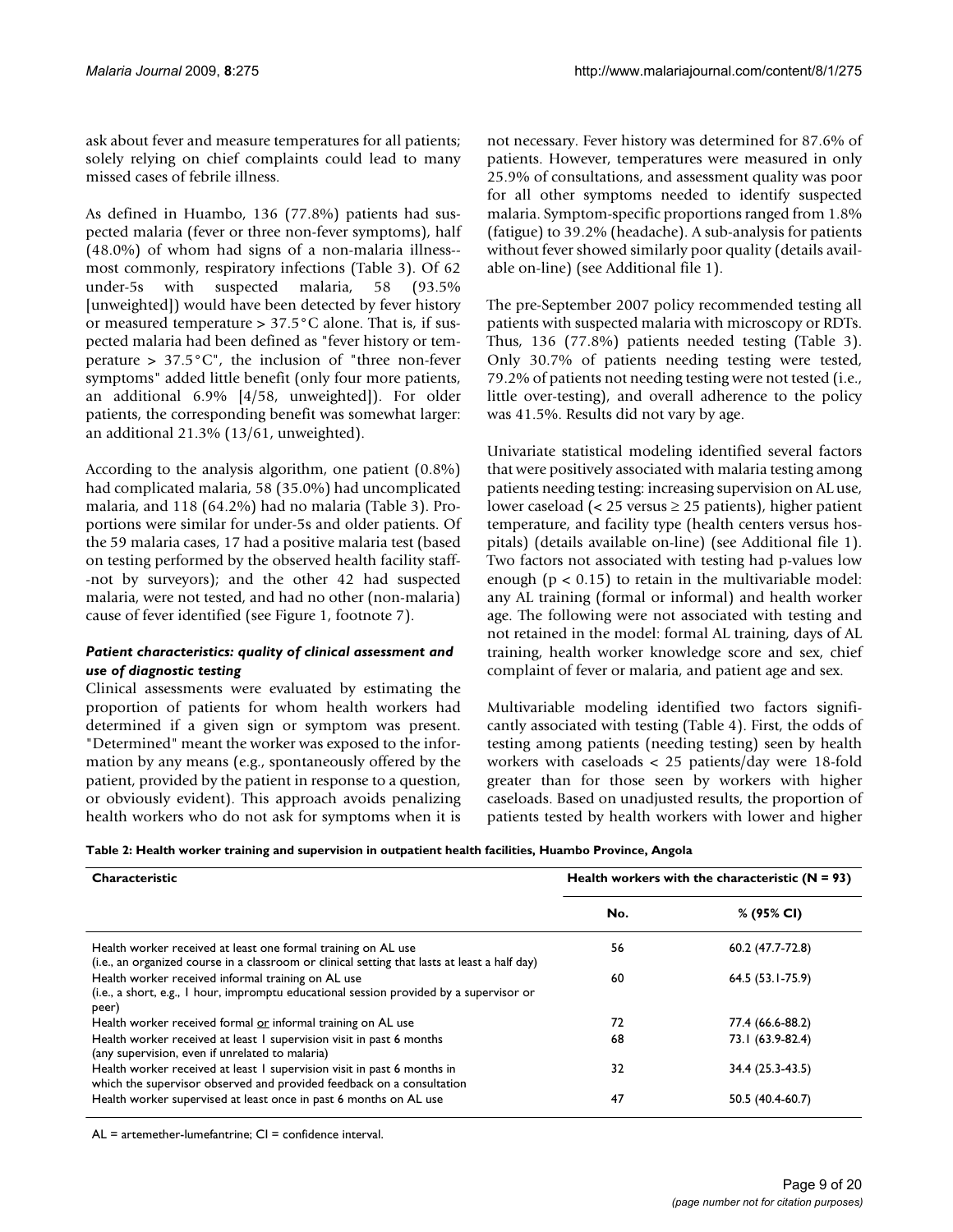caseloads were 49.0% and 7.5%, respectively--a large difference of 41.5 percentage points. Second, the odds of testing increased by 2.5-fold for each increase in patient temperature by 1°C. Based on predicted probabilities from the reduced model, for each 1°C increase in temperature (in the 37-39°C range), the proportion of patients tested increased by about 13-22 percentage points. The multivariable model also revealed that the association between testing and any AL training (formal or informal) was of borderline statistical significance (odds ratio = 5.4; p = 0.072). Based on unadjusted results, the proportion of patients tested by health workers with any AL training and no AL training were 38.1% and 17.2%, respectively--a moderate difference of 20.9 percentage points.

#### *Patient characteristics: results of malaria testing and quality of diagnosis*

Among the 69 non-pregnant patients  $\geq$  5 years old with suspected malaria tested by surveyors with microscopy, 2 (3.4%; 95% CI: 0-8.5) were parasitemic with *P. falciparum*. Health workers tested 64 patients, 62 of whom had results available the same day and were included in subsequent analyses. Of these 62 patients, 50 were tested only with RDTs, 9 with smears only, and 3 with both an RDT and smear. Seventeen (27.4%) of these 62 patients tested positive, and results were similar for under-5s (8/30, or 26.7%) and patients ≥ 5 years old  $(9/32, or 28.1%)$ .

Among the 27 patients tested by surveyors with microscopy (the gold standard for evaluating diagnostics) and by health workers (with RDT or microscopy), the sensitivity of health worker testing was 2/2, and the specificity was 19/25 (76.0%, unweighted). Results for health worker RDTs only were similar (sensitivity =  $2/2$ , specificity =  $17/$ ) 22, or 77.3%, unweighted).

With the analysis algorithm as the standard, 66.1% of health workers' malaria-related diagnoses were correct, 20.1% were minor errors, and 13.9% were major (potentially life-threatening) errors (Table 5). With survey microscopy as the standard: a) for the one microscopy-positive case of uncomplicated malaria, the health worker's diagnosis was uncomplicated malaria (correct); b) for the one microscopy-positive case of complicated malaria, the worker's diagnosis was uncomplicated malaria (major error); and c) for the 70 microscopy-negative cases, workers correctly diagnosed no malaria in 34 cases (48.6%, unweighted) and incorrectly over-diagnosed malaria in 36 cases (51.4%, unweighted).

#### **Table 3: Patient characteristics in outpatient health facilities, Huambo Province, Angola**

| Characteristic                                                                                                                          | No. and weighted percentage of patients |                  |
|-----------------------------------------------------------------------------------------------------------------------------------------|-----------------------------------------|------------------|
|                                                                                                                                         | n/N                                     | % (95% CI)       |
| Patient had suspected malaria <sup>a</sup>                                                                                              |                                         |                  |
| Among all patients                                                                                                                      | 136/177                                 | 77.8 (69.5-86.2) |
| Among patients < 5 years old                                                                                                            | 62/72                                   | 79.5 (65.3-93.7) |
| Among patients $\geq$ 5 years old                                                                                                       | 74/105                                  | 76.5 (66.1-86.9) |
| Patient (all ages) with suspected malaria had symptoms of a non-malaria cause of the febrile illness<br>(e.g., a respiratory infection) | 63/136                                  | 48.0 (36.8-59.3) |
| Malaria diagnoses according to the analysis algorithm (Figure 1)                                                                        |                                         |                  |
| Complicated malaria                                                                                                                     | 1/177                                   | $0.8(0-2.4)$     |
| Uncomplicated malaria                                                                                                                   | 58/177                                  | 35.0 (26.0-44.1) |
| Not malaria                                                                                                                             | 118/177                                 | 64.2 (55.1-73.3) |
| Patient was tested for malaria with either microscopy or a rapid diagnostic test, whether or not<br>indicated by the policy             | 64/177                                  | 28.5 (17.9-39.2) |
| Appropriateness of malaria testing                                                                                                      |                                         |                  |
| Patient with suspected malaria (i.e., test needed) was tested <sup>b</sup>                                                              | 58/136                                  | 30.7 (17.9-43.6) |
| Patient without suspected malaria (i.e., no test needed) was not tested                                                                 | 35/41                                   | 79.2 (60.5-97.9) |
| Overall adherence to the testing policy (all ages) $c$                                                                                  | 93/177                                  | 41.5 (30.2-52.7) |
| Overall adherence to the testing policy (age $\leq$ 5 years old) <sup>c</sup>                                                           | 36/72                                   | 40.0 (25.0-55.0) |
| Overall adherence to the testing policy (age $\geq$ 5 years old) <sup>c</sup>                                                           | 57/105                                  | 42.7 (27.7-57.6) |

CI = confidence interval.

<sup>a</sup> Defined as either fever (history of fever or axillary temperature > 37.5°C), or at least 3 of the following: headache, joint pain, chills, sweating,

anaemia (palmor pallor), cough (applies to children only), anorexia, fatigue, vomiting, or diarrhoea.

**b Microscopy and malaria rapid diagnostic tests were considered as equally appropriate tests.** 

c Patients needing testing got tested, and patients not needing testing did not get tested.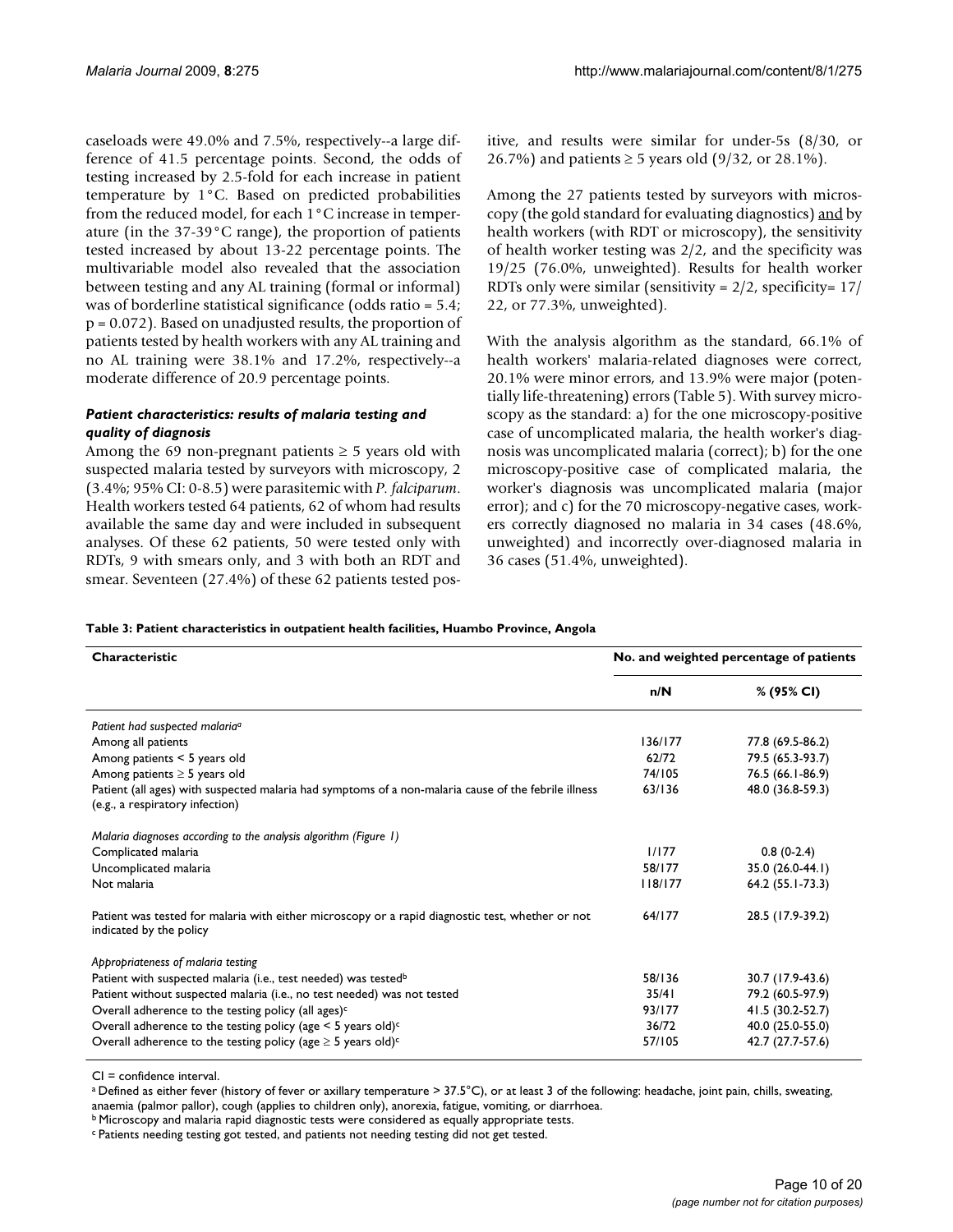#### *Laboratory assessment*

Twenty-two staff from a convenience sample of 20 facilities were assessed as they performed RDTs. All the correct steps (one drop of blood and six drops of buffer solution) were followed in only half (11/22) of observations. The most common error was using too little buffer solution (two to five drops). The amount of blood was usually correct. Most staff knew that one should wait 15 minutes or a little longer, although one-third might have thought that waiting times were < 15 minutes or were unsure. Additionally, in some facilities, test results were reported in batches instead of reporting individual results as they were ready. This practice caused unnecessarily long waiting times ( $\geq 1$  hour) for some patients (RDT results should be available in < 30 minutes).

#### *Patient characteristics: quality of treatment and counseling*

Among all 177 patients, 61.4% of prescribed malariarelated treatments were correct, 22.3% were minor errors, and 16.3% were major (potentially life-threatening) errors (Table 6). The most common errors were prescribing no anti-malarials for patients with uncomplicated malaria and prescribing AL for patients without malaria. Errors such as under-dosing AL and using ineffective antimalarials were uncommon.

Among the 59 patients with malaria, the quality of prescribed treatments was lower: only 49.0% were correct, 5.4% were minor errors, and 45.6% were major errors (Table 6). In an analysis of treatment quality from the patient's perspective (i.e., patient left the facility with the anti-malarial in hand and demonstrated knowledge on administering it at home), only 27.1% of patients received recommended care, 5.4% received adequate (but not recommended) care, and 67.5% received inadequate care.

An analysis of 62 patients prescribed AL (whether or not it was indicated) revealed that health workers almost always dosed AL correctly, but the quality of counseling was mixed (Table 7). Nearly all patients received the correct dose (95.1%) and complete dosing instructions (88.2%). However, only 60.9% of patients could repeat all the dosing instructions. Furthermore, few patients were given the first dose during the consultation (10.7%) or advised to take the medicine with food (31.3%).

#### *Graphical pathway analysis*

A graphical pathway analysis was performed to link results of individual steps of the case-management process and identify strengths and weaknesses of health worker practices. For simplicity, percentages are unweighted. Among the 40 patients without febrile ill-

Table 4: Predictors<sup>a</sup> of correct malaria testing among patients with suspected malaria<sup>b</sup> in outpatient health facilities, Huambo **Province, Angola**

| <b>Attribute</b><br>No. of patients tested/no. of patients who<br>needed testing (weighted %)                                                                                 |                                                                             | <b>Multivariate</b><br>odds ratio<br>(95% confidence interval)                | p-value  |  |
|-------------------------------------------------------------------------------------------------------------------------------------------------------------------------------|-----------------------------------------------------------------------------|-------------------------------------------------------------------------------|----------|--|
| Health worker's caseload (all patients) on the day of<br>the survey visit<br>0-24 patients<br>25-43 patients                                                                  | 53/103 (49.0)<br>3/27(7.5)                                                  | $18.4(6.8-49.6)$<br>reference                                                 | < 0.0001 |  |
| Patient's temperature measured by surveyor<br>$(N = 135; 1$ missing value)<br>39.0-39.9°C<br>38.0-38.9°C<br>37.0-37.9°C<br>$36.0 - 36.9^{\circ}$ C<br>$35.0 - 35.9^{\circ}$ C | 9/11(80.5%)<br>3/9(29.9%)<br>19/37 (30.2%)<br>25/70 (26.2%)<br>$1/8(6.0\%)$ | odds ratio per l°C<br>increase in measured<br>temperature:<br>$2.5$ (1.3-5.0) | 0.0073   |  |
| Health worker training on case-management policy<br>recommending AL and diagnostic testing<br>Any training (formal or informal training)<br>Not trained                       | 48/99 (38.1%)<br>9/32 (17.2%)                                               | $5.4(0.9-33.5)$<br>reference                                                  | 0.072    |  |

AL = artemether-lumefantrine.

a This table presents results from the reduced model, which only included variables with multivariable p-values < 0.10. The full model, which included all variables with a univariate p-value < 0.15, also included health facility type (hospital versus health center), health worker supervised on AL use in the past 6 months, and health worker's age. In the full model, none of these factors had statistically significant associations with malaria testing (p-values ranged from 0.12 to 0.99). Both the full and reduced models were based on analyses of 129 patients because of missing values of predictors. The r-squared value for the full and reduced models were 94.9% and 94.4%, respectively.

b In this analysis, all the patients needed testing by either microscopy or a rapid diagnostic test.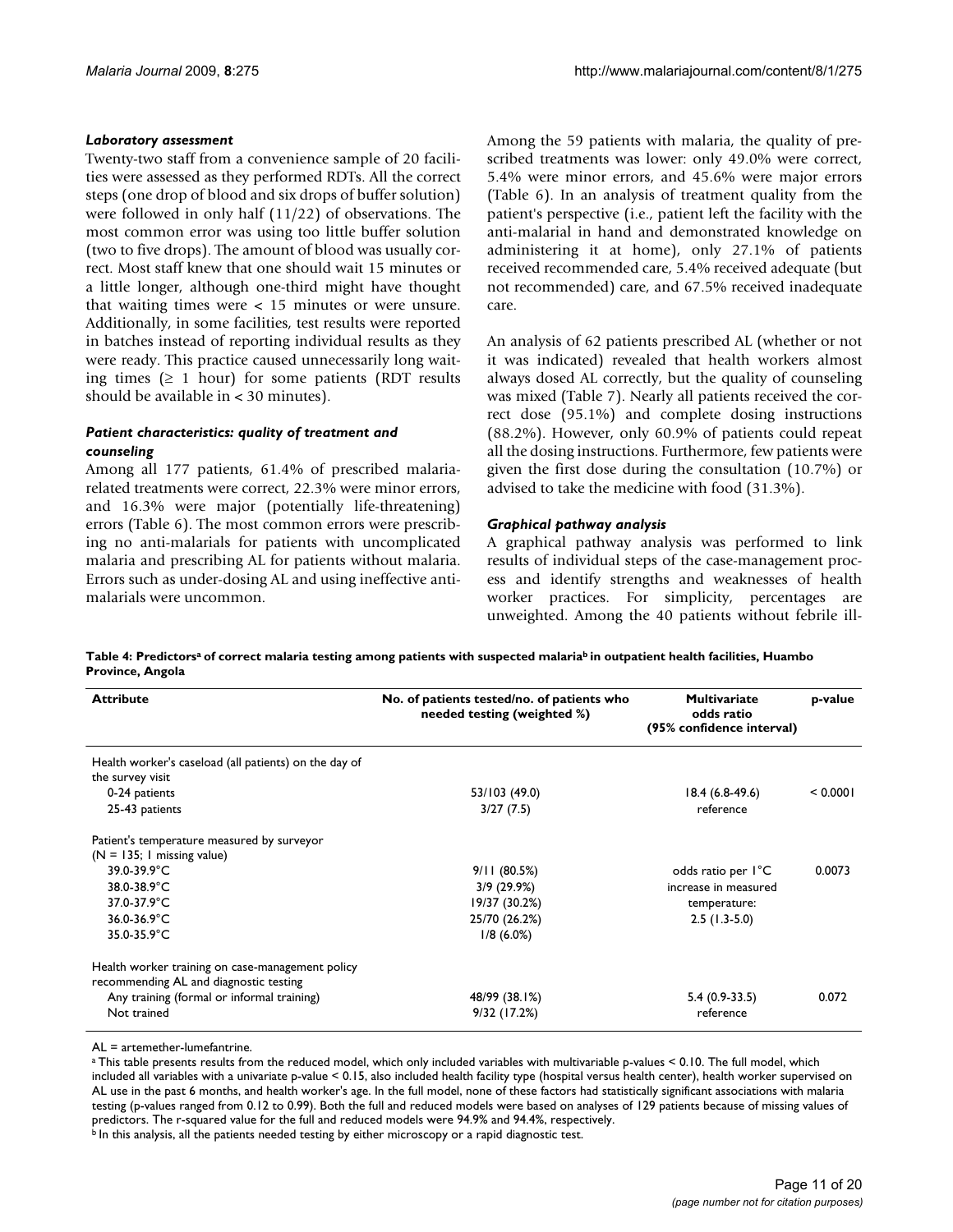ness/suspected malaria (and thus no malaria), we found that a large majority of patients (35/40, or 87.5%) were not tested for malaria, nearly all (34/35, or 97.1%) of these untested patients were not diagnosed with malaria; and of the 34 patients without a malaria diagnosis, none were treated with an anti-malarial (Figure 4, steps along the bottom of the figure). In other words, most patients were managed correctly at all points in the case-management process.

Among the 78 patients with febrile illness/suspected malaria but no gold standard malaria diagnosis, many (36/78, or 46.2%) were not tested, even though they should have been (Figure 5). Among the 41 patients with a negative test result, over half (24/41, or 58.5%) were diagnosed with malaria. Nearly all (33/36, or 91.7%) patients diagnosed with malaria were prescribed an effective anti-malarial; and of the 42 patients without a malaria diagnosis, none were treated with anti-malarials.

Among the 59 patients with febrile illness/suspected malaria and a gold standard malaria diagnosis, most (42/ 58, or 72.4%) were not tested, even though they should have been (Figure 6). Of 26 patients who did not receive anti-malarials (major error), none had been tested. All 17 patients with a positive malaria test were diagnosed with malaria. A large majority of patients (31/35, or 88.6%) diagnosed with malaria were prescribed effective antimalarials; and of the 24 patients without a malaria diagnosis, none were treated with anti-malarials.

In summary, many patients who should have been tested were not, which led to many incorrect diagnoses. Health workers did not trust their negative test results: over half of test-negative patients were diagnosed with malaria (26/ 45, or 57.8%) and treated with anti-malarials (27/45, or 60.0%). Results were similar for microscopy and RDTs, but distrust was greater when the patient was  $\geq$  5 years old. Malaria was diagnosed in 73.9% (17/23) of test-negative patients  $\geq$  5 years old (versus 40.9% [9/22] for under-5s), and anti-malarials were prescribed for 73.9% (17/23) of test-negative patients  $\geq$  5 years old (versus 45.5% [10/22] for under-5s). Health workers did trust positive test results, as all test-positive patients were diagnosed with malaria. Prescribed treatments closely matched health worker diagnoses: among 73 patients whom workers diag-

|  |  | Table 5: Quality of malaria diagnosis in outpatient health facilities, Huambo Province, Angola |  |  |
|--|--|------------------------------------------------------------------------------------------------|--|--|
|  |  |                                                                                                |  |  |

| Characteristic and patient sub-group                                                                                                                  |                | No. and weighted percentage of patients |                 |  |  |
|-------------------------------------------------------------------------------------------------------------------------------------------------------|----------------|-----------------------------------------|-----------------|--|--|
|                                                                                                                                                       | n              | %                                       | (95% CI)        |  |  |
| Health worker's malaria-related diagnosis for the 1 patient with a gold standard diagnosis <sup>o</sup> of complicated<br>malaria                     |                |                                         |                 |  |  |
| Uncomplicated malaria (major error)                                                                                                                   |                | 100                                     | (NC)            |  |  |
| Health workers' malaria-related diagnoses for the 58 patients with a gold standard diagnosis <sup>a</sup> of uncompli-<br>cated malaria               |                |                                         |                 |  |  |
| Complicated malaria (minor error)                                                                                                                     | $\overline{2}$ | 2.6                                     | $(0-6.4)$       |  |  |
| Uncomplicated malaria (correct)                                                                                                                       | 32             | 60.1                                    | $(44.5 - 75.7)$ |  |  |
| No malaria <sup>b</sup> (major error)                                                                                                                 | 24             | 37.4                                    | $(21.6 - 53.1)$ |  |  |
| Health workers' malaria-related diagnoses for the 118 patients with a gold standard diagnosis <sup>0</sup> of no<br>malaria                           |                |                                         |                 |  |  |
| Uncomplicated malaria (minor error)                                                                                                                   | 40             | 29.9                                    | $(17.6 - 42.2)$ |  |  |
| No malaria (correct)                                                                                                                                  | 78             | 70.1                                    | $(57.8 - 82.4)$ |  |  |
| Overall quality of health workers' malaria-related diagnoses among all 177 patients                                                                   |                |                                         |                 |  |  |
| Correct (health worker diagnoses of malaria and no malaria matched gold standard diagnoses)                                                           | 110            | 66.1                                    | $(58.3 - 73.8)$ |  |  |
| Minor error                                                                                                                                           | 42             | 20.1                                    | $(11.4-28.7)$   |  |  |
| (health worker incorrectly "over-diagnosed" uncomplicated malaria as complicated malaria, or<br>over-diagnosed no malaria as uncomplicated malaria)   |                |                                         |                 |  |  |
| Major error                                                                                                                                           | 25             | 13.9                                    | $(8.0 - 19.7)$  |  |  |
| (health worker incorrectly "under-diagnosed" complicated malaria as uncomplicated malaria,<br>or under-diagnosed uncomplicated malaria as no malaria) |                |                                         |                 |  |  |

CI = confidence interval; NC = not calculated.

a The "gold standard" malaria diagnosis (against which health worker diagnoses were compared) was defined by applying the analysis algorithm (Figure 1) to patient clinical signs and symptoms (assessed by surveyors, but information that should have been available to observed health workers) and laboratory data available to observed health workers (i.e., not the survey team's laboratory results).

 $\frac{b}{c}$  Health workers' diagnoses of the 24 patients were gastrointestinal illnesses (n = 10; e.g., gastritis, intestinal parasites, and dysentery), respiratory illnesses (n = 5; e.g., bronchitis), skin problems (n = 2; e.g., scabies and skin boils), and other (n = 7; e.g., dental caries, trauma, chicken pox, and malnutrition).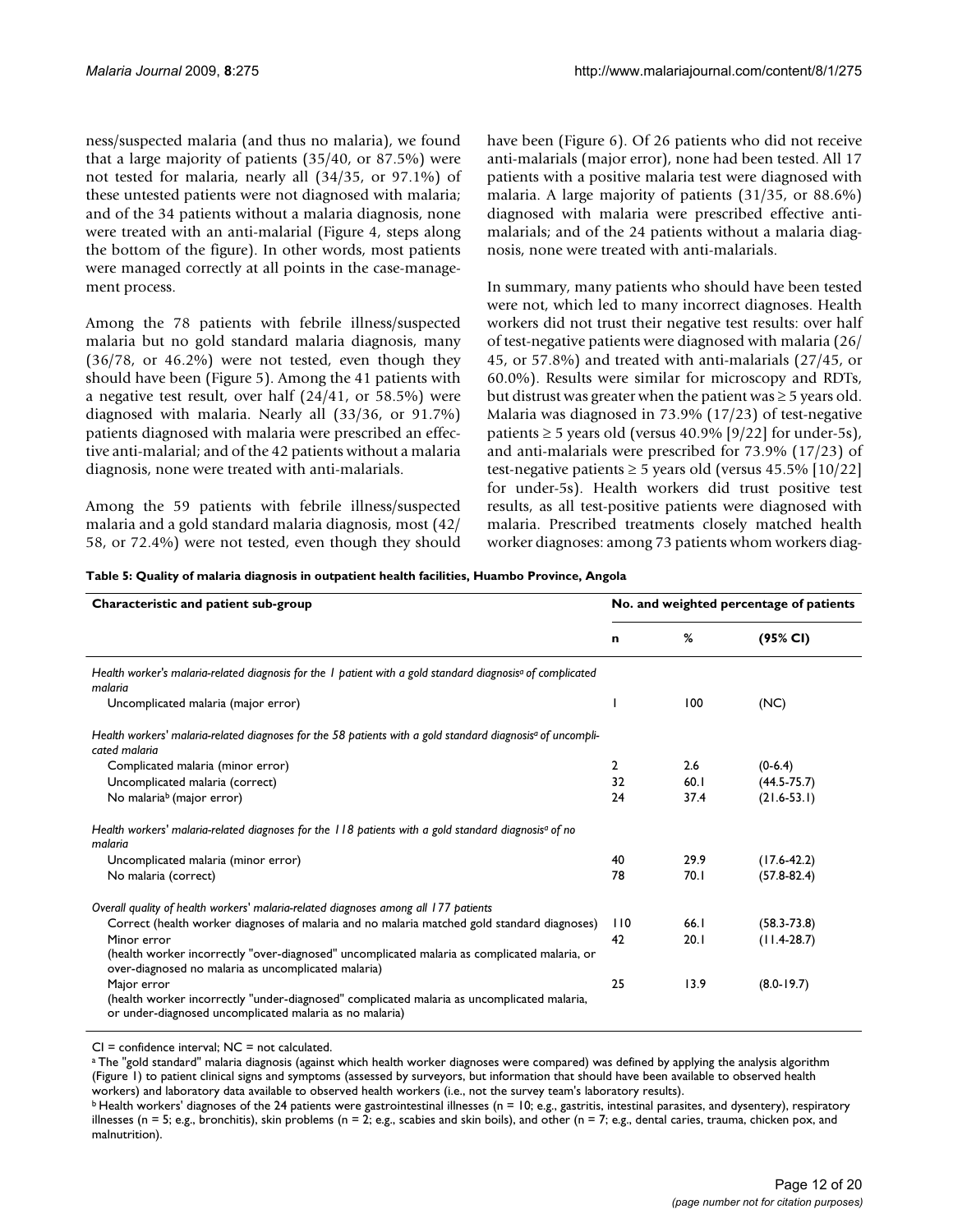nosed with uncomplicated malaria, a large majority (83.6%) received AL (usually correctly dosed); and among 102 patients without a diagnosis of malaria, nearly all (97.3%) received no anti-malarial treatment.

#### *Design effects and intraclass correlation coefficients*

Design effects and intraclass correlation coefficients ( ) were examined for 24 key patient-level indicators of casemanagement quality related to patient assessment, diagnosis, treatment, and counseling. Weighted design effects ranged from about 1.0 (no correlation) to 3.4 (moderate correlation); the median was 1.7. Weighted values of ranged from just under zero to about 1.0; the median was 0.3. Design effects for the two indicators of correct malaria treatment were close to one (i.e., 1.1 and 1.6), which reflects relatively little correlation.

As heterogeneous analysis weights tend to increase design effects and decrease precision [19], an unweighted analysis was performed to quantify the effect of heterogeneous weights (final weights ranged from 1.7-40.6). As expected, unweighted design effects and were usually lower than values from the weighted analysis. An examination of the ratio of weighted design effects to unweighted design effects revealed a median ratio of 1.48. In other words, heterogeneous weights typically increased design effects by 48%, which widened CIs by 22% (i.e., square-root [1.48] = 1.22) (details available on-line) (see Additional file 1).

#### **Discussion**

This survey evaluated about 14 months of activities to scale-up Angola's ACT policy in a province with weak infrastructure that was the focus of a well-funded malaria

#### **Table 6: Quality of malariaa treatment in outpatient health facilities, Huambo Province, Angola**

| Characteristic and patient sub-group                                                                                                                              | No. and weighted percentage of patients |      |                 |  |
|-------------------------------------------------------------------------------------------------------------------------------------------------------------------|-----------------------------------------|------|-----------------|--|
|                                                                                                                                                                   | n                                       | %    | (95% CI)        |  |
| Quality of malaria treatment among all 177 patients <sup>b</sup>                                                                                                  |                                         |      |                 |  |
| Correct (recommended treatment)                                                                                                                                   | 105                                     | 61.4 | $(52.0 - 70.7)$ |  |
| Minor error                                                                                                                                                       | 42                                      | 22.3 | $(12.3 - 32.3)$ |  |
| Major error                                                                                                                                                       | 30                                      | 16.3 | $(10.2 - 22.4)$ |  |
| Quality of malaria treatment among the 59 patients with malaria <sup>b</sup>                                                                                      |                                         |      |                 |  |
| Correct (recommended treatment)                                                                                                                                   | 27                                      | 49.0 | $(33.5 - 64.5)$ |  |
| Minor error <sup>c</sup>                                                                                                                                          | $\mathbf{2}$                            | 5.4  | $(0-13.2)$      |  |
| Major error <sup>d</sup>                                                                                                                                          | 30                                      | 45.6 | $(28.2 - 63.1)$ |  |
| Quality of malaria treatment for the 59 malaria cases<br>(quality in terms of antimalarials obtained by patients and patient recall of treatment instructions)    |                                         |      |                 |  |
| Patient left the health facility with the recommended anti-malarial and knowledge of how to<br>administer the drug at home                                        | 17                                      | 27.1 | $(14.8-39.4)$   |  |
| Patient left the health facility with an adequate (but not recommended) anti-malarial and<br>knowledge of how to administer the drug at home                      | $\mathbf{2}$                            | 5.4  | $(0-13.2)$      |  |
| Patient left the health facility without at least one of the following: an effective anti-malarial or<br>adequate knowledge of how to administer the drug at home | 40                                      | 67.5 | $(53.6 - 81.5)$ |  |
| Quality of malaria treatment among the 118 patients without malariab                                                                                              |                                         |      |                 |  |
| Correct (recommended treatment)                                                                                                                                   | 78                                      | 68.3 | $(54.6 - 82.0)$ |  |
| Minor error                                                                                                                                                       | 40                                      | 31.7 | $(18.0 - 45.4)$ |  |

 $AL =$  artemether-lumefantrine;  $CI =$  confidence interval.

a The "gold standard" malaria diagnosis (against which health worker treatments were compared) was defined by applying the analysis algorithm (Figure 1) to patient clinical signs and symptoms (assessed by surveyors, but information that should have been available to observed health workers) and laboratory data available to observed health workers (i.e., not the survey team's laboratory results).

b Quality in terms of anti-malarials prescribed by health workers. No error means that patients received recommended treatment in exact accordance with guidelines (malaria cases treated with the recommended anti-malarial with the recommended dosage, and non-malaria cases received no anti-malarial treatment). Minor error means that malaria cases received non-recommended, but still life-saving, anti-malarial treatment (either an overdose of a recommended anti-malarial, or an adequate dose of a non-recommended anti-malarial); and non-malaria cases received unnecessary anti-malarial treatment that was unlikely to cause serious harm. Major error means that malaria cases did not receive life-saving treatment (no anti-malarial, an ineffective anti-malarial, or an under-dosed anti-malarial).

c The 2 minor errors were: I case of uncomplicated malaria treated with correctly dosed quinine, and I case of uncomplicated malaria in a child < 5 kg treated with AL (with a dosage appropriate for a child 5-14 kg).

d The 30 major errors were: 26 cases of uncomplicated malaria not treated with anti-malarials, 2 cases of uncomplicated malaria treated with ineffective anti-malarials (1 treated with amodiaquine, 1 treated with sulfadoxine-pyrimethamine), 1 case of uncomplicated malaria treated with underdosed AL, and 1 case of complicated malaria treated with underdosed AL.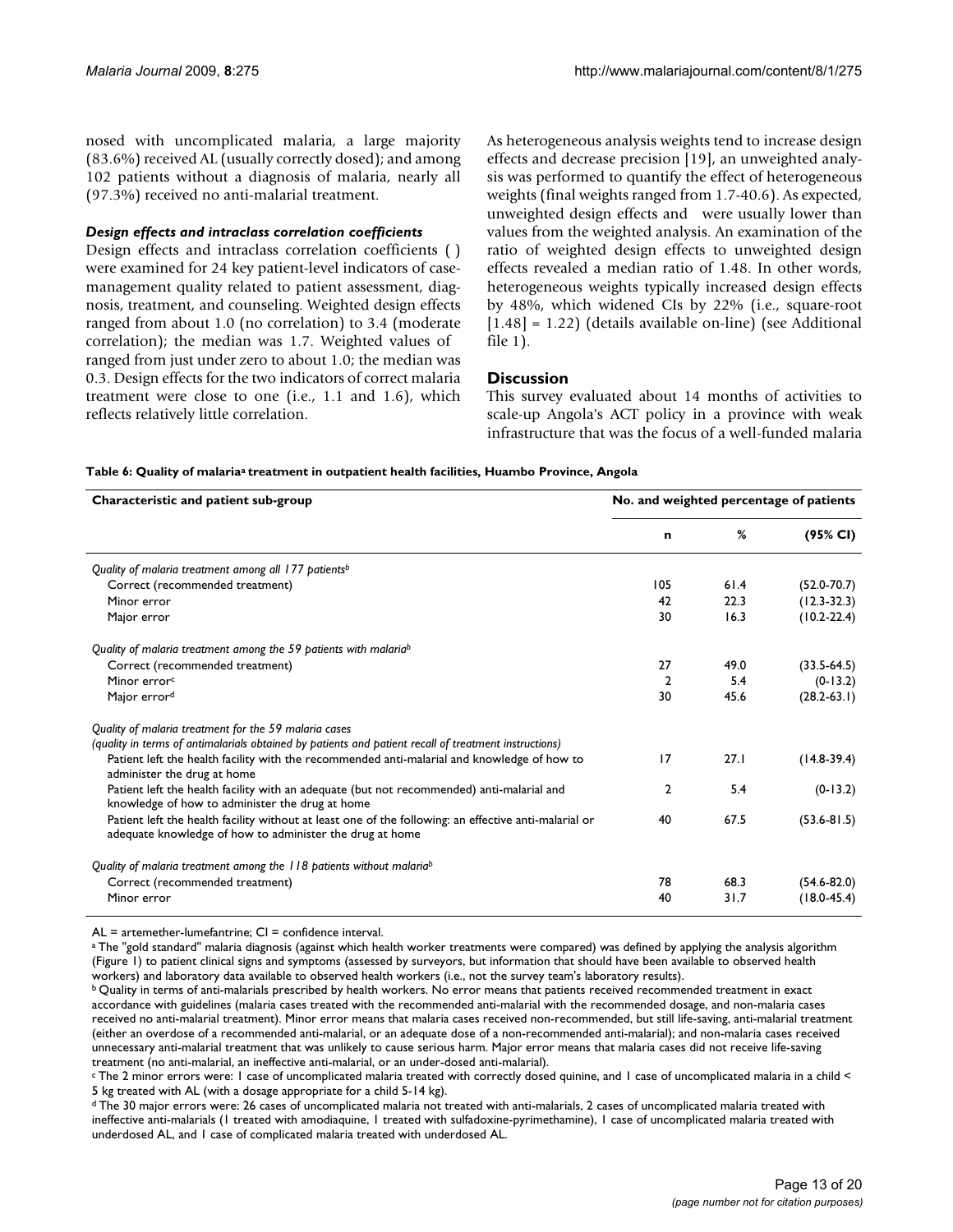| Characteristic and patient sub-group                                                                                  |                 | No. and weighted percentage of patients |                       |  |  |
|-----------------------------------------------------------------------------------------------------------------------|-----------------|-----------------------------------------|-----------------------|--|--|
|                                                                                                                       | n               | %                                       | $(95\% \, \text{Cl})$ |  |  |
| AL prescribed (whether or not indicated, according to guidelines) among all 177 patients                              | 62 <sup>a</sup> | 35.5                                    | $(24.9 - 46.2)$       |  |  |
| Quality of dosing for the 62 patients who received AL                                                                 |                 |                                         |                       |  |  |
| Correctly dosed                                                                                                       | 59              | 95.1                                    | $(89.2 - 100)$        |  |  |
| Underdosed                                                                                                            | 2               | 3.9                                     | $(51.4 - 88.4)$       |  |  |
| Overdosed                                                                                                             | 0               | 0                                       | (NC)                  |  |  |
| AL not recommended (weight $\leq$ 5 kg)                                                                               |                 | 1.0                                     | $(0-3.1)$             |  |  |
| First AL dose given during consultation (for the 62 patients who received AL)                                         | 9               | 10.7                                    | $(1.2 - 20.3)$        |  |  |
| Quality of counseling for the 62 patients who received AL                                                             |                 |                                         |                       |  |  |
| HW gave complete dosing instructions (definition of a dose, no. of doses/day, and treatment<br>duration) <sup>b</sup> | 55              | 88.2                                    | $(78.3 - 98.2)$       |  |  |
| HW advised to take the medicine with food                                                                             | 17              | 31.3                                    | $(12.3 - 50.2)$       |  |  |
| Patient could repeat all dosing instructions given by the HW (even if HW's dosage was incorrect) $\epsilon$           | 43              | 60.9                                    | $(44.2 - 77.6)$       |  |  |
| HW advised to take the medicine with milk or fat-containing food                                                      | 4               | 4.9                                     | $(0-10.8)$            |  |  |
| HW advised to return for a follow-up visit                                                                            | 8               | 14.4                                    | $(0.4-28.3)$          |  |  |
| HW advised to sleep under a bed net to prevent malaria                                                                | 0               | 0                                       | (NC)                  |  |  |
| HW advised to return to the health facility if the patient becomes seriously ill                                      |                 | 5.8                                     | (0.11.8)              |  |  |
| HW advised to complete all the treatment (take all medicines)                                                         | 41              | 69.9                                    | $(51.4-88.4)$         |  |  |

**Table 7: Use of AL: frequency of prescription, and appropriateness of dosing and counseling (whether or not AL was indicated, according to guidelines) in outpatient health facilities, Huambo Province, Angola**

AL = artemether-lumefantrine; CI = confidence interval; HW = health worker; NC = not calculated.

a Of these 62 patients, 59 actually had AL in hand; for the other 3 patients, AL had been prescribed but the medicines were not given.

b Dosing instructions were considered complete even if the dosage was incorrect, although in nearly all cases (53 of the 55 patients) the dosage was correct.

c Patient had to correctly repeat the definition of a dose, the number of doses per day, and the treatment duration. The response "*ate que termine*" (until all the medicines are done) was considered a correct response for treatment duration. The denominator of this statistic was 60 (2 missing values).

control initiative. As the survey occurred in the middle of a multi-year implementation plan and as training and supervision have continued since the survey, the current situation is probably better than what is reflected in this report. However, the programmatic strengths and weaknesses we identified were notable, and the results reveal problems that might exist today. Moreover, as the setting is typical of many parts of the developing world, the broader lessons might be relevant to other low-income countries.

The first main finding was related to the fact that when a policy is ambiguous, overly complex, communicated imprecisely, or changed frequently, confusion can ripple throughout the health system. In Angola, in 2007, parts of the NMCP policy lacked clarity. In Huambo, local staff responded by adding details in training materials to fill gaps. However, despite these good intentions, the result was that nearly everyone involved in scale-up activities had a different interpretation of the guidelines. Additionally, the complex definition of suspected malaria likely contributed to the finding that no health worker knew the full definition. These observations underscore the importance of developing policies and training materials that are clearly written and as simple as possible. Donors and other development partners should insist that these fundamental programmatic building blocks be in place before large-scale implementation activities are undertaken. Furthermore, the statement that patients might have malaria even with a negative test, which appears in policy statements from Angola and other countries [5,20], should be replaced with more specific guidance. At the international level, experts can assist by helping to answer the question: precisely who should be treated when a test is negative? Without specific guidance, health workers are justified in ignoring negative test results; and if instances exist when test results can be ignored, some workers might conclude that testing has limited value and can be skipped.

The second finding was that many case-management elements were in place, although some additional strengthening was needed. All facilities had AL in-stock, the ability to perform malaria testing, and AL-trained health workers. Although scale-up was still ongoing, aspects of health facility preparedness requiring improvement during the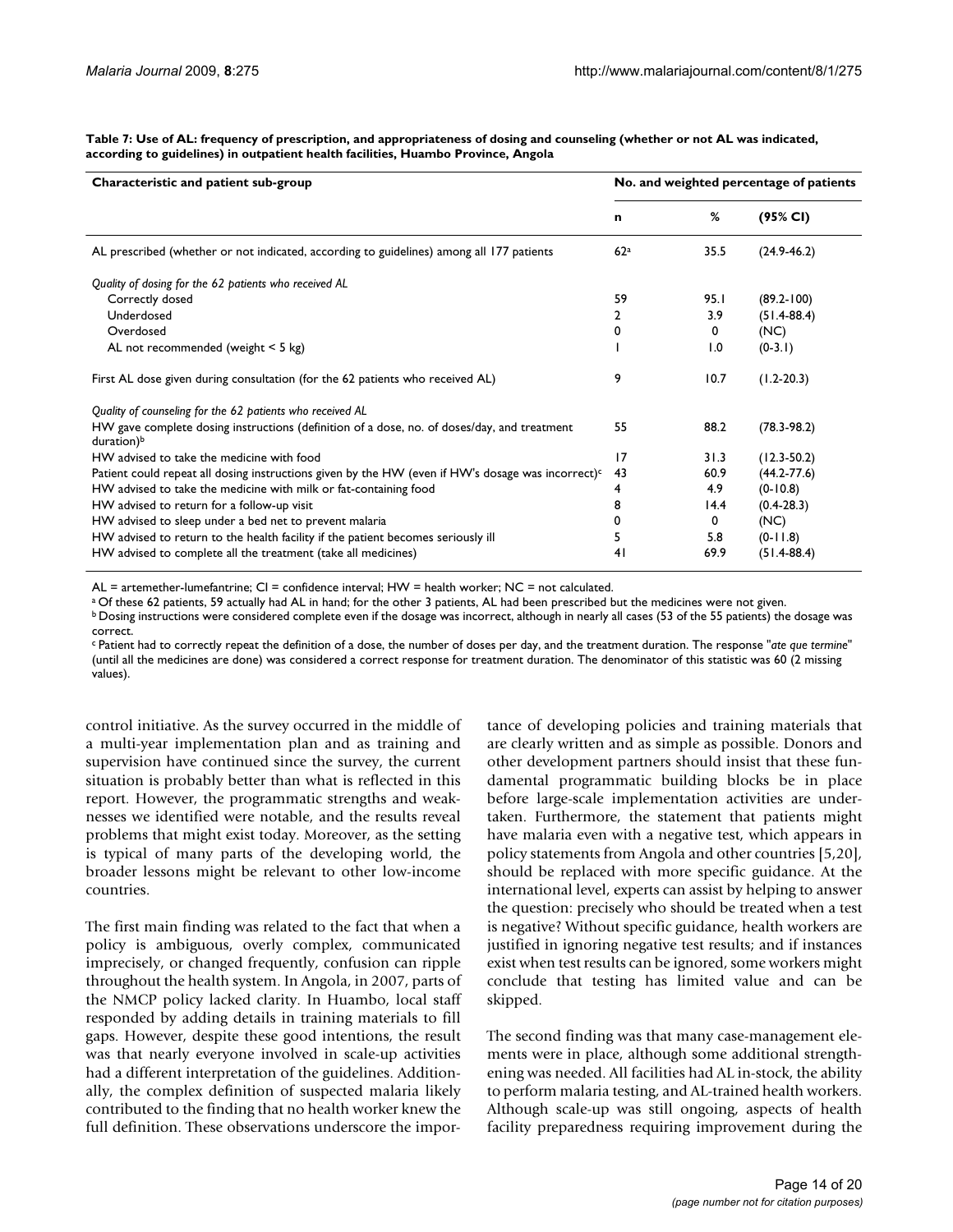

**Graphical pathway analysis of the case-management process for 40 patients without suspected malaria**. AL = artemether-lumefantrine; HW = health worker.

survey were: oral and injectable quinine were frequently not in-stock, few facilities had all AL blister packs continuously in the previous three months, one-quarter of patients were seen by health workers without AL training, and supervision on AL use was uncommon and often did not involve observation and feedback. Some of these deficiencies have been observed elsewhere [9]. Additionally, the health worker knowledge assessment revealed two major gaps: no one knew the full definition of whom to test (although most could identify which patients needed testing in case scenarios), and most did not trust negative test results. These findings illustrate the importance of basic program management, in terms of stocking essential medicines, scheduling trained health workers to perform consultations, and providing clinical supervision as training occurs. Although it might not seem directly linked to lowering malaria mortality, strengthening managerial capacity should be a priority of today's well-funded disease control initiatives.

The third main finding was related to case-management quality. As many indicators are needed for a comprehensive description, we constructed a causal diagram to display the key practices and show the causal chain of observed problems (Figure 7). Clearly, this diagram is simplistic, as it omits many fundamental environmental factors of potential importance, such as low salaries, poor motivation, weak infrastructure, and perceived patient expectations. As illustrated at the top of Figure 7, the casemanagement process begins with patient assessment. Except for fever history, assessments were often incomplete. Other studies have found similar deficiencies [20,21].

Regarding malaria testing, the main problem was substantial under-use. We explored testing practices in-depth because testing and trusting the result was the key to making a correct diagnosis and correct diagnosis was the key to prescribing appropriate treatments. Interestingly, the factors significantly associated with testing were caseload and patient temperature (root causes on the left of Figure 7). Similar analyses from Tanzania [22] and Zambia [21] in the pre-ACT era found a variety of factors positively associated with testing: patient age  $\geq$  15 years, fever, fever history, and longer travel time to clinic. Testing was less likely if patients had a skin problem or single-etiology illness (e.g., respiratory infection alone). These results illustrate the importance of non-intervention environmental factors [23] and could be used to guide future quality improvement activities (e.g., changing schedules to reduce high caseloads, and teaching health workers to test all patients with fever history, not just those with elevated temperatures). AL training had a borderline association with testing; but even ignoring statistical significance, the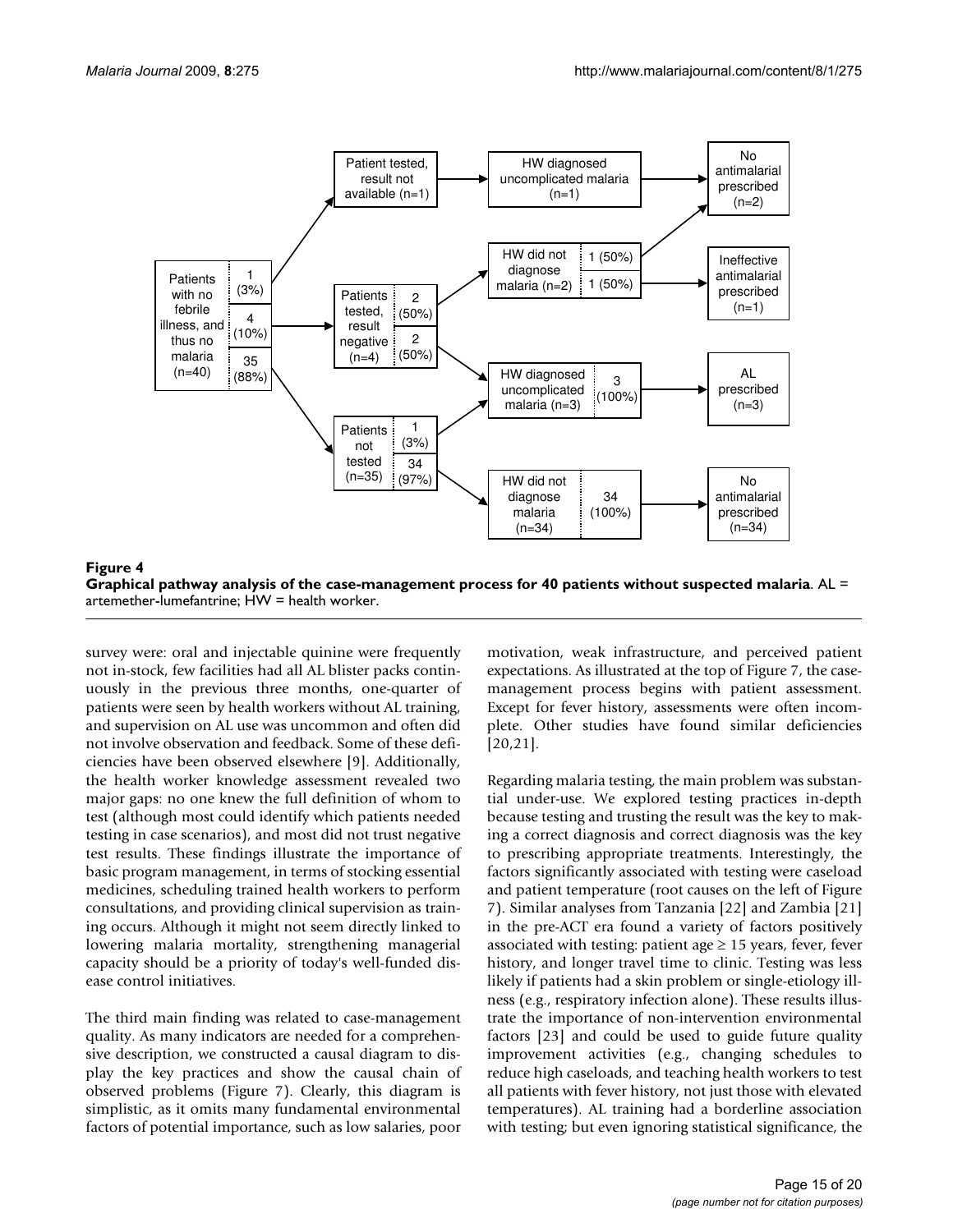

**Graphical pathway analysis of the case-management process for 78 patients with suspected malaria but no gold standard malaria diagnosis**. AL = artemether-lumefantrine; HW = health worker.

absolute proportion of patients tested by AL-trained workers was low (38.1%). Supervision on AL was not associated with testing, perhaps because it focused on pharmaceutical management rather than clinical practice. It was notable that health worker knowledge was not associated with correct testing, which might explain the modest effect of training. The lack of association between health worker knowledge and practice has been observed in other settings [24-26], and this phenomenon should make program managers consider other quality improvement strategies besides training--such as incentives, job aids, and quality management principles to name a few [23].

The patterns of diagnosis and treatment quality were similar to those of testing. Only half to two-thirds of patients were correctly diagnosed and treated. The two most common diagnostic errors were missing malaria cases and over-diagnosing malaria among patients without it. Overdiagnosis can be partly explained by workers' apparent distrust of negative test results, which echoes results of the knowledge assessment. Erroneous diagnoses translated into inappropriate treatments because, in general, workers correctly treated the diagnoses they made. Additionally, health workers rarely administered the first dose of AL during the consultation (perhaps because no food was available), and many aspects of counseling needed improvement--problems found in other settings [4,9]. An

analysis from the patient's perspective, which was perhaps the most relevant quality indicator (i.e., patients needing treatment left the facility with the correct medicine and knowledge on administering it at home), found that only about one-third of patients received adequate (i.e., lifesaving) care.

These results point to what might be the most important lesson of our evaluation and other similar studies [3-9]: commonly-used scale-up strategies such as providing commodities, cascade training, job aids, and a little supervision of uncertain quality, seem to have only a moderate effect. Moreover, implementation of these strategies is time-consuming. For malaria control initiatives to achieve better results faster, new approaches are needed.

There were several important positive findings related to treatment. For example, it was reassuring that nearly all patients that health workers diagnosed with malaria were prescribed AL at the correct dose and provided with accurate dosing instructions. Also, there was little use of ineffective and non-recommended anti-malarials--a problem observed elsewhere [3,6,27].

#### *Methodological lessons*

This survey provided several methodological lessons. First, it was challenging to develop the definition of the gold standard against which case-management quality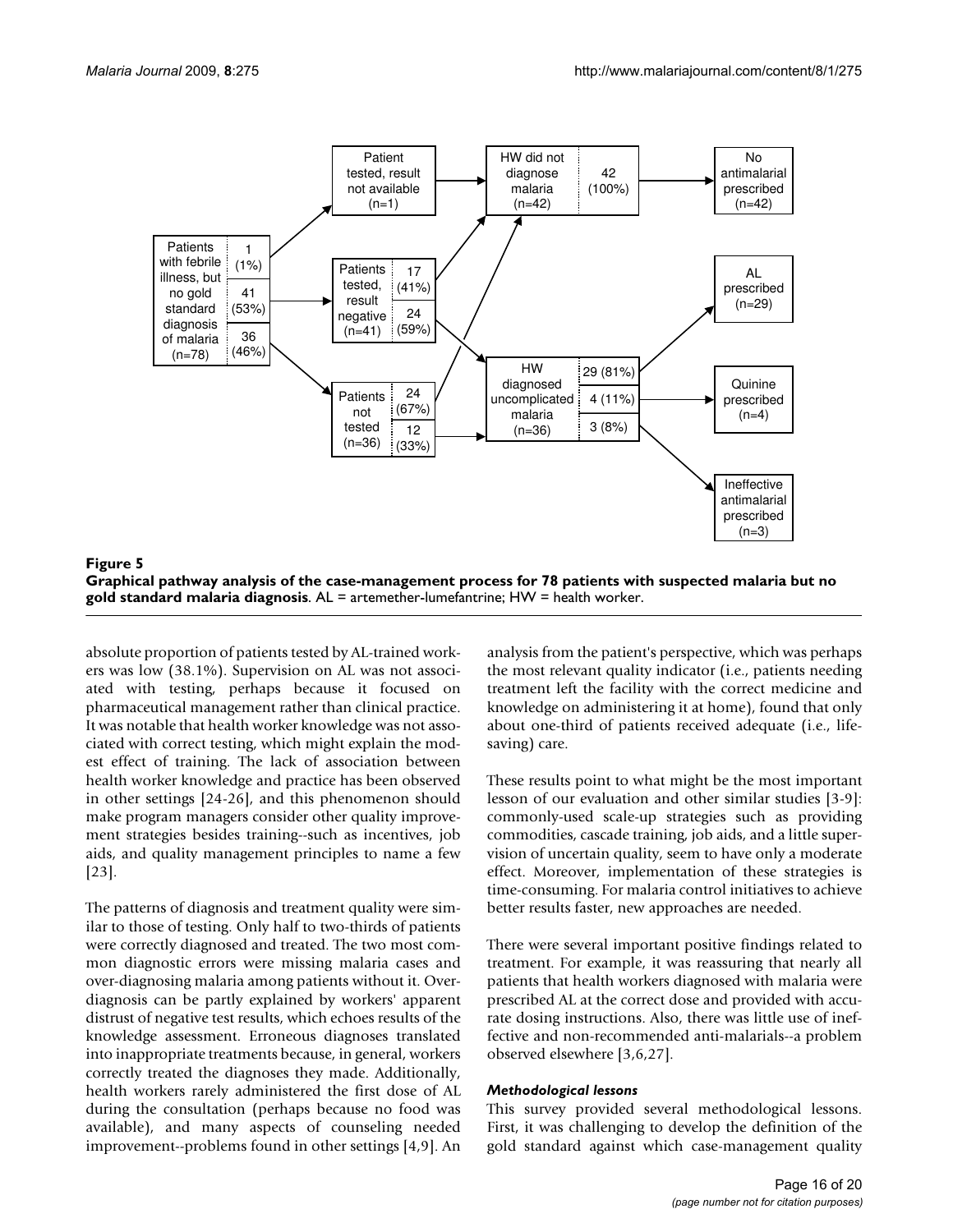

#### **Figure 6** Graphical pathway analysis of the case-management process for 59 patients with a gold standard malaria diagnosis

**Graphical pathway analysis of the case-management process for 59 patients with a gold standard malaria diagnosis**. AL = artemether-lumefantrine; HW = health worker. a None of these 26 patients had been tested for malaria, although all were seen at health facilities in which testing was available.

should be evaluated. Should the definition be based on a draft policy document; verbal explanations of NMCP officials; or what was taught in training courses? Ultimately, two parallel analyses were performed to take the perspective of what had been taught to health workers (presented in this report), and then, as the policy was evolving, what NMCP officials wanted the policy to be (details available on-line) (see Additional file 1).

The second lesson concerned the "follow the patient" sampling method. This method allows surveyors to observe all parts of the patient's clinic visit and might reduce loss after enrollment. However, clearly, many patients were missed because of an insufficient number of surveyors and because health workers did not always see patients in the order they arrived at the facility (e.g., if patient 1 was selected for inclusion but not immediately seen by a health worker, a surveyor had to wait for patient 1's consultation, during which time other sampled patients might be seen by health workers). Also, the method led to widely varying analysis weights, which reduced precision. Another approach, which is probably

better, is to have surveyors at fixed stations (e.g., observers spend the entire visit observing consultations). The disadvantage of the fixed-station method is that a small survey team might miss consultations in facilities with several consultation rooms. The solution is to either randomly select consultation rooms (and record selection probabilities, so results can be weighted) or determine in advance the number of consultation rooms in each sampled facility and create a small pool of extra surveyors to work at the larger facilities.

Finally, this survey demonstrated the positive bias that can occur when quality is evaluated only by measuring how well prescriptions match health worker diagnoses. With this approach, quality seemed excellent. Most (83.6%) patients whom workers diagnosed with malaria received AL, and nearly all (97.3%) patients whom workers did not diagnose with malaria were not prescribed anti-malarials. In contrast, when quality was assessed with a gold standard based on expert re-examination, results were much lower.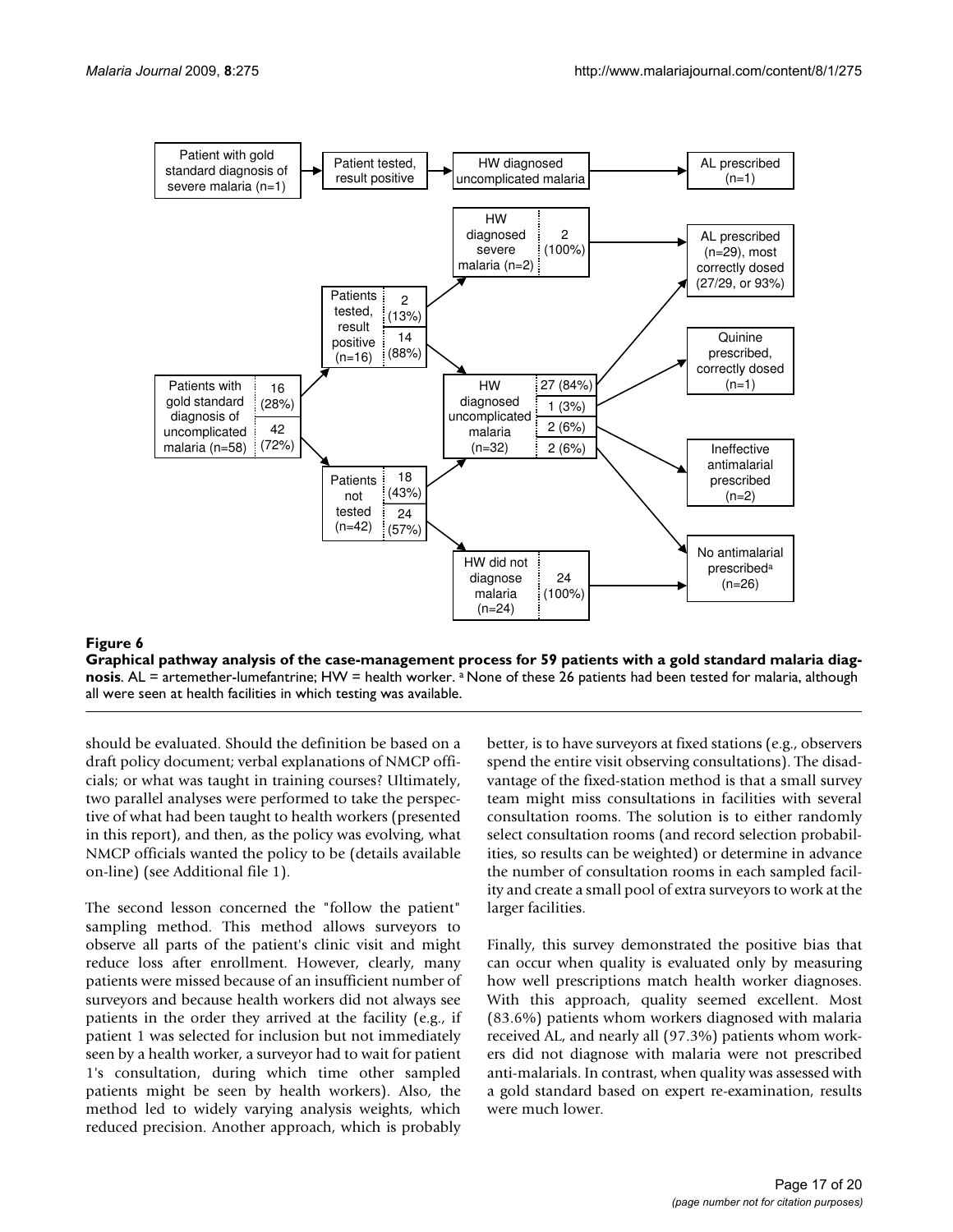

Root causes **Assessment > Treatment > Treatment > Treatment > Diagnosis > Treatment** 

#### **Figure 7** Causal diagram of the case-management process in outpatient health facilities, Huambo Province, Angola

**Causal diagram of the case-management process in outpatient health facilities, Huambo Province, Angola**.

#### *Limitations*

The survey has several important limitations. First, it only included facilities in which ACT implementation activities had occurred. Therefore, results cannot be generalized to facilities where many patients might seek care--especially government-run health posts and private-sector facilities. Second, the response rate was low because surveyors missed eligible patients, although it seems unlikely that missing these patients introduced a large bias. Third, directly observing consultations could have caused health workers to be more careful than usual [28,29], thus overestimating case-management quality somewhat. Fourth, some patient groups with suspected malaria were not tested. This issue, along with the survey period occurring before the peak malaria season (the rains began late), led to a patient sample size that was too small to evaluate the performance characteristics of microscopy and RDTs adequately. Moreover, by missing the peak malaria season, the parasite prevalence might not be a reliable estimate for characterizing the level of malaria transmission intensity in the province. Lastly, there was some ambiguity in the gold standard diagnosis and treatment for cases in which health workers did not test patients who should have been tested or vice-versa, although the survey's general conclusions were unlikely to have been affected.

#### **Conclusion**

Huambo Province is a challenging place to scale-up a new case-management policy that recommends a new drug, emphasizes diagnostic testing, and introduces a new test. As of late-2007, the scale-up process was well underway, and the survey had important positive findings. However, key gaps were found. In particular, the ambiguous policy, under-use of malaria testing, and distrust of negative test results led to many incorrect malaria diagnoses and treatments. In 2009, Angola published a policy that clarified many issues. As problems identified in the survey are not unique to Angola, better strategies for improving health worker adherence to guidelines are urgently needed. Surveys that assess case-management quality with observations of consultations can provide crucial information for developing local recommendations and guiding scale-up elsewhere.

#### **Abbreviations**

ACT: artemisinin-based combination therapy; AL: artemether-lumefantrine (i.e., Coartem®); CI: confidence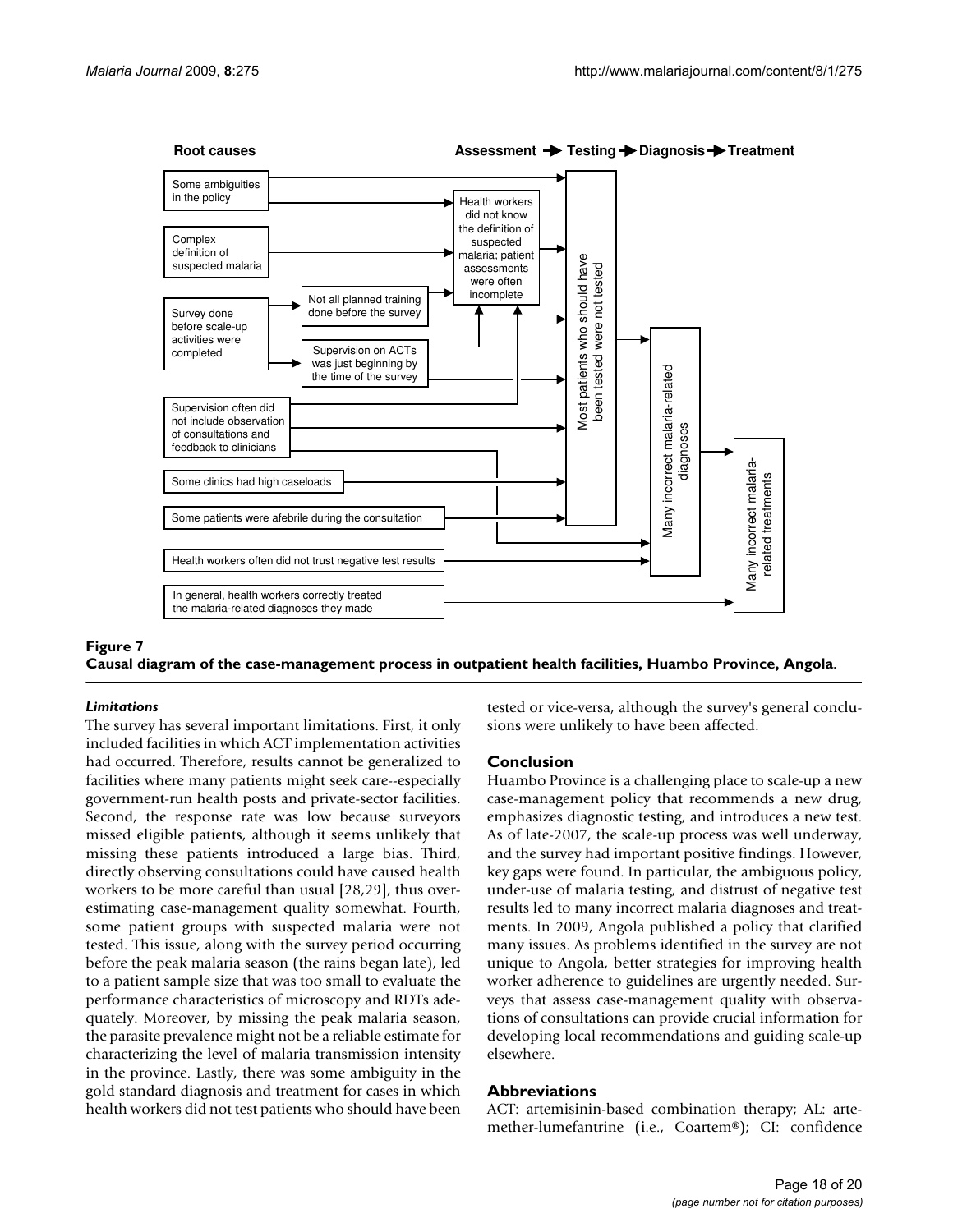interval; NMCP: National Malaria Control Programme; RDT: rapid diagnostic test; under-5: under 5 years old; and WHO: World Health Organization.

#### **Competing interests**

The authors declare that they have no competing interests.

#### **Authors' contributions**

AKR, GFP, JM, ACFSS, and NPM designed the survey; AKR, GFP, JM, ACFSS, NPM, and PVD supervised data collection in the field; AKR and GFP conducted the analysis; AKR drafted the manuscript, which all authors edited and approved.

#### **Additional material**

#### **Additional file 1**

*Full survey report. The complete report of the health facility survey in Huambo Province, Angola, 2007.* Click here for file [\[http://www.biomedcentral.com/content/supplementary/1475-](http://www.biomedcentral.com/content/supplementary/1475-2875-8-275-S1.PDF) 2875-8-275-S1.PDF]

#### **Acknowledgements**

We thank Alexandre Macedo de Oliveira (CDC) for his assistance in developing the protocol, Filomeno Fortes (Angola National Malaria Control Program) for his general support of our survey, the staff of the Essential Health Services Project of Chemonics International Incorporated for administrative and logistical support, the staff of the MENTOR Initiative for additional administrative and logistical support, and Alicia Swann (CDC) for her careful and detailed assistance with data management. We give a special thanks to Zephirin Meya Mpambu (World Health Organization) for his excellent assistance with developing the protocol, training surveyors, supervising data collection, and advising on the analysis plan.

The study protocol was approved by the Coordinator of the Angola NMCP. CDC's Human Subjects Review Board considered program evaluation and written consent was not required; verbal consent, however, was requested from all participants (health workers, patients, and caretakers of child patients).

The findings and conclusions in this report are those of the authors and do not necessarily represent the official position of the Centers for Disease Control and Prevention.

This survey was funded by the U. S. President's Malaria Initiative http://fight [ingmalaria.gov/.](http://fightingmalaria.gov/)

#### **References**

- Barnes KI, Durrheim DN, Little F, Jackson A, Mehta U, Allen E, Dlamini SS, Tsoka J, Bredenkamp B, Mthembu DJ, White NJ, Sharp BL: **[Effect of artemether-lumefantrine policy and improved vec](http://www.ncbi.nlm.nih.gov/entrez/query.fcgi?cmd=Retrieve&db=PubMed&dopt=Abstract&list_uids=16187798)tor control on malaria burden in KwaZulu-Natal, South [Africa.](http://www.ncbi.nlm.nih.gov/entrez/query.fcgi?cmd=Retrieve&db=PubMed&dopt=Abstract&list_uids=16187798)** *PLoS Med* 2005, **2:**e330.
- 2. Olumese P: **Global Antimalarial Drug Policy Database. Antimalarial treatment policies for** *P. falciparum* **and** *P. vivax* **by country in WHO Africa and Easter Mediterranean Regions.** [<http://apps.who.int/malaria/treatmentpolicies.html>]. Update]. (accessed September 1, 2009).
- 3. Zurovac D, Ndhlovu M, Rowe AK, Hamer DH, Thea DM, Snow RW: **[Treatment of paediatric malaria during a period of drug](http://www.ncbi.nlm.nih.gov/entrez/query.fcgi?cmd=Retrieve&db=PubMed&dopt=Abstract&list_uids=16195289) transition to artemether-lumefantrine in Zambia: cross-sec[tional study.](http://www.ncbi.nlm.nih.gov/entrez/query.fcgi?cmd=Retrieve&db=PubMed&dopt=Abstract&list_uids=16195289)** *BMJ* 2005, **331:**734-7.
- 4. Zurovac D, Ndhlovu M, Sipilanyambe N, Chanda P, Hamer DH, Simon JL, Snow RW: **[Paediatric malaria case-management with](http://www.ncbi.nlm.nih.gov/entrez/query.fcgi?cmd=Retrieve&db=PubMed&dopt=Abstract&list_uids=17367518) [artemether-lumefantrine in Zambia: a repeat cross-sec](http://www.ncbi.nlm.nih.gov/entrez/query.fcgi?cmd=Retrieve&db=PubMed&dopt=Abstract&list_uids=17367518)[tional study.](http://www.ncbi.nlm.nih.gov/entrez/query.fcgi?cmd=Retrieve&db=PubMed&dopt=Abstract&list_uids=17367518)** *Malar J* 2007, **6:**31.
- 5. Hamer DH, Ndhlovu M, Zurovac D, Fox M, Yeboah-Antwi K, Chanda P, Sipilinyambe N, Simon JL, Snow RW: **[Improved diagnostic test](http://www.ncbi.nlm.nih.gov/entrez/query.fcgi?cmd=Retrieve&db=PubMed&dopt=Abstract&list_uids=17519412)[ing and malaria treatment practices in Zambia.](http://www.ncbi.nlm.nih.gov/entrez/query.fcgi?cmd=Retrieve&db=PubMed&dopt=Abstract&list_uids=17519412)** *JAMA* 2007, **297:**2227-2231.
- 6. Skarbinski J, Ouma PO, Causer LM, Kariuki SK, Barnwell JW, Alaii JA, Macedo de Oliveira A, Zurovac D, Larson BA, Snow RW, Rowe AK, Laserson KF, Akhwale WA, Slutsker L, Hamel MJ: **[Effect of malaria](http://www.ncbi.nlm.nih.gov/entrez/query.fcgi?cmd=Retrieve&db=PubMed&dopt=Abstract&list_uids=19478249) [rapid diagnostic tests on the management of uncomplicated](http://www.ncbi.nlm.nih.gov/entrez/query.fcgi?cmd=Retrieve&db=PubMed&dopt=Abstract&list_uids=19478249) malaria with artemether-lumefantrine in Kenya: A cluster [randomized trial.](http://www.ncbi.nlm.nih.gov/entrez/query.fcgi?cmd=Retrieve&db=PubMed&dopt=Abstract&list_uids=19478249)** *Am J Trop Med Hyg* 2009, **80:**919-926.
- 7. Zurovac D, Njogu J, Akhwale W, Hamer DH, Larson BA, Snow RW: **[Effects of revised diagnostic recommendations on malaria](http://www.ncbi.nlm.nih.gov/entrez/query.fcgi?cmd=Retrieve&db=PubMed&dopt=Abstract&list_uids=18482078) [treatment practices across age groups in Kenya.](http://www.ncbi.nlm.nih.gov/entrez/query.fcgi?cmd=Retrieve&db=PubMed&dopt=Abstract&list_uids=18482078)** *Trop Med Int Health* 2008, **13:**784-787.
- 8. Zurovac D, Njogu J, Akhwale W, Hamer DH, Snow RW: **[Transla](http://www.ncbi.nlm.nih.gov/entrez/query.fcgi?cmd=Retrieve&db=PubMed&dopt=Abstract&list_uids=18291008)[tion of artemether-lumefantrine treatment policy into pae](http://www.ncbi.nlm.nih.gov/entrez/query.fcgi?cmd=Retrieve&db=PubMed&dopt=Abstract&list_uids=18291008)diatric clinical practice: an early experience from Kenya.** *Trop Med Int Health* 2008, **13:**99-107.
- 9. Zurovac D, Tibenderana JK, Nankabirwa J, Ssekitooleko J, Njogu JN, Rwakimari JB, Meek S, Talisuna A, Snow RW: **[Malaria case-man](http://www.ncbi.nlm.nih.gov/entrez/query.fcgi?cmd=Retrieve&db=PubMed&dopt=Abstract&list_uids=18803833)[agement under artemether-lumefantrine treatment policy](http://www.ncbi.nlm.nih.gov/entrez/query.fcgi?cmd=Retrieve&db=PubMed&dopt=Abstract&list_uids=18803833) [in Uganda.](http://www.ncbi.nlm.nih.gov/entrez/query.fcgi?cmd=Retrieve&db=PubMed&dopt=Abstract&list_uids=18803833)** *Malar J* 2008, **7:**181.
- 10. **The President's Malaria Initiative** [[http://fightingmalaria.gov/\]](http://fightingmalaria.gov/)
- 11. Angola National Malaria Control Programme: *Manual: Manejo de casos de malária [Managing malaria cases]* 2009.
- 12. Angola National Malaria Control Programme: *Normas de manejo de casos de malária em Angola [Standards for managing malaria cases in Angola]. Document is labeled as a draft and has two dates: 2005 and January 10, 2007* .
- 13. **The MENTOR Initiative** [<http://www.thementorinitiative.org/>]
- 14. World Health Organization: *Guidelines for the treatment of malaria* Geneva: World Health Organization; 2006. Document no. WHO/ HTM/MAL/2006.1108.
- 15. **Consultoria de Serviços e Pesquisas (COSEP) Lda., Consultoria de Gestão e Administração em Saúde (Consaúde) Lda.** In *Angola, and Macro International Inc.: Angola Malaria Indicator Survey 2006-07* Calverton, Maryland: COSEP Lda., Consaúde Lda., and Macro International Inc.; 2007.
- 16. Info-Angola, Projecto Portal do Governo: [[http://www.info](http://www.info-angola.com/governo/index.php?option=com_content&task=view&id=265&Itemid=202)[angola.com/governo/](http://www.info-angola.com/governo/index.php?option=com_content&task=view&id=265&Itemid=202) [index.php?option=com\\_content&task=view&id=265&Itemid=202](http://www.info-angola.com/governo/index.php?option=com_content&task=view&id=265&Itemid=202)]. accessed January 22, 2009.
- 17. World Health Organization: *Training for Mid-level Managers: The EPI Coverage Survey* Geneva: WHO Expanded Programme on Immunization; 1991. Document no. WHO/EPI/MLM/91.10.
- 18. Rowe AK, Lama M, Onikpo F, Deming MS: **[Risk and protective fac](http://www.ncbi.nlm.nih.gov/entrez/query.fcgi?cmd=Retrieve&db=PubMed&dopt=Abstract&list_uids=12714553)[tors for two types of error in the treatment of children with](http://www.ncbi.nlm.nih.gov/entrez/query.fcgi?cmd=Retrieve&db=PubMed&dopt=Abstract&list_uids=12714553) [fever at outpatient health facilities in Benin.](http://www.ncbi.nlm.nih.gov/entrez/query.fcgi?cmd=Retrieve&db=PubMed&dopt=Abstract&list_uids=12714553)** *Int J Epidemiol* 2003, **32:**296-303.
- 19. Kalton G, Brick JM, Lê T: **Estimating components of design effects for use in sample design.** In *Household sample surveys in developing and transitional countries. Studies in methods, series F, no. 96* Statistics Division, Department of Economic and Social Affairs, United Nations. New York: United Nations; 2005. Document no. ST/ESA/ STAT/SER.F/96.
- 20. Zurovac D, Midia B, Ochola SA, English M, Snow RW: **[Microscopy](http://www.ncbi.nlm.nih.gov/entrez/query.fcgi?cmd=Retrieve&db=PubMed&dopt=Abstract&list_uids=16553926) [and outpatient malaria case management among older chil](http://www.ncbi.nlm.nih.gov/entrez/query.fcgi?cmd=Retrieve&db=PubMed&dopt=Abstract&list_uids=16553926)[dren and adults in Kenya.](http://www.ncbi.nlm.nih.gov/entrez/query.fcgi?cmd=Retrieve&db=PubMed&dopt=Abstract&list_uids=16553926)** *Trop Med Int Health* 2006, **11:**432-440.
- 21. Barat L, Chipipa J, Kolczak M, Sukwa T: **[Does the availability of](http://www.ncbi.nlm.nih.gov/entrez/query.fcgi?cmd=Retrieve&db=PubMed&dopt=Abstract&list_uids=10403337) [blood slide microscopy for malaria at health centres](http://www.ncbi.nlm.nih.gov/entrez/query.fcgi?cmd=Retrieve&db=PubMed&dopt=Abstract&list_uids=10403337) improve the management of persons with fever in Zambia?** *Am J Trop Med Hyg* 1999, **60:**1024-1030.
- 22. Reyburn H, Ruanda J, Mwerinde O, Drakeley C: **[The contribution](http://www.ncbi.nlm.nih.gov/entrez/query.fcgi?cmd=Retrieve&db=PubMed&dopt=Abstract&list_uids=16423307) [of microscopy to targeting antimalarial treatment in a low](http://www.ncbi.nlm.nih.gov/entrez/query.fcgi?cmd=Retrieve&db=PubMed&dopt=Abstract&list_uids=16423307) [transmission area of Tanzania.](http://www.ncbi.nlm.nih.gov/entrez/query.fcgi?cmd=Retrieve&db=PubMed&dopt=Abstract&list_uids=16423307)** *Malar J* 2006, **5:**4.
- 23. Rowe AK, de Savigny D, Lanata CF, Victora CG: **[How can we](http://www.ncbi.nlm.nih.gov/entrez/query.fcgi?cmd=Retrieve&db=PubMed&dopt=Abstract&list_uids=16168785) [achieve and maintain high-quality performance of health](http://www.ncbi.nlm.nih.gov/entrez/query.fcgi?cmd=Retrieve&db=PubMed&dopt=Abstract&list_uids=16168785) [workers in low-resource settings?](http://www.ncbi.nlm.nih.gov/entrez/query.fcgi?cmd=Retrieve&db=PubMed&dopt=Abstract&list_uids=16168785)** *Lancet* 2005, **366:**1026-1035.